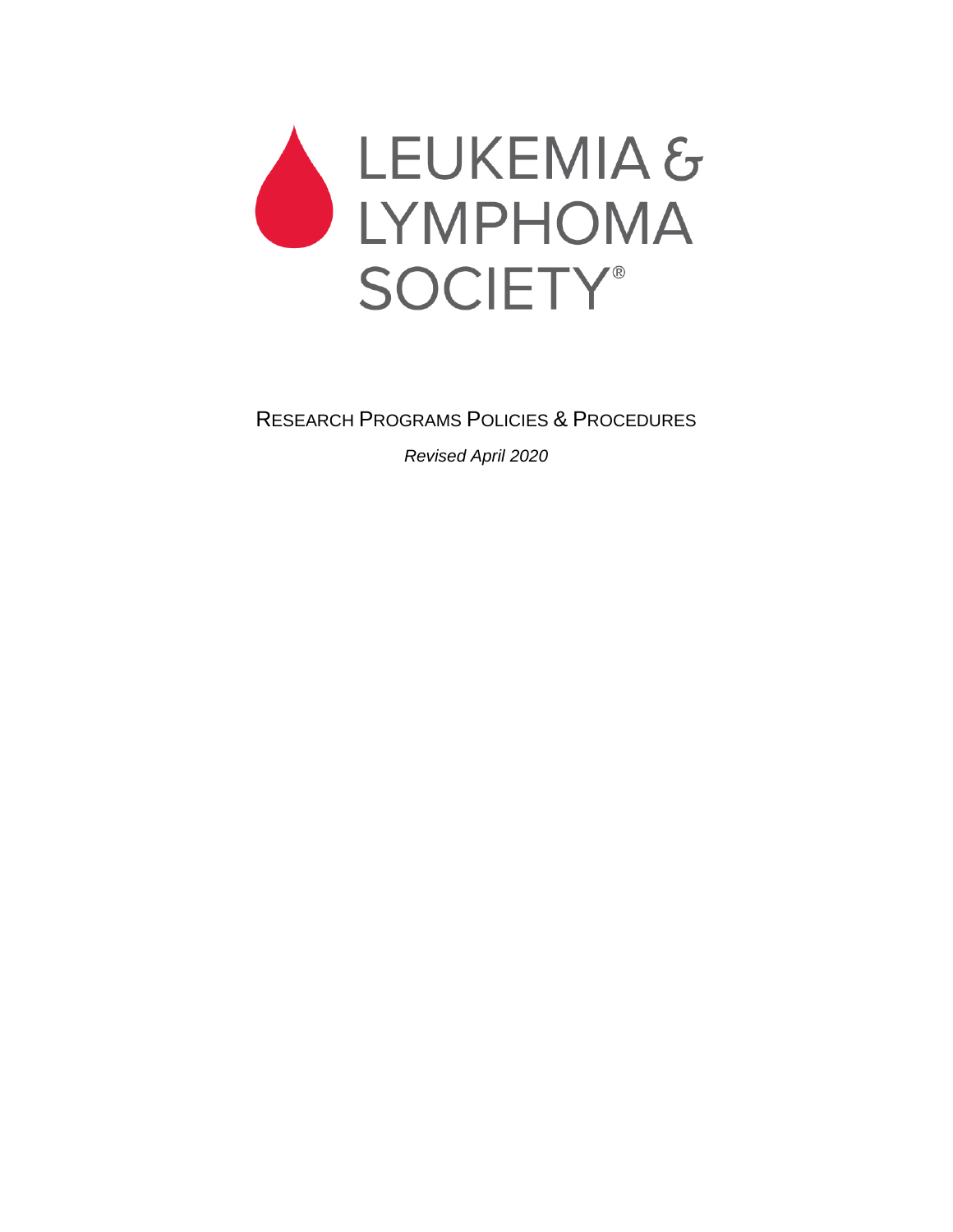#### **Table of Contents**

*Use the below links to skip to any of the following topics:*

[LLS Mission](#page-3-0)

Grant [Application and Review](#page-3-1)

[Requirements of Research Funding](#page-4-0)

**[Reporting](#page-4-1)** 

[Organization Assurances](#page-5-0)

[Intellectual Property \(IP\) Policies](#page-6-0)

[Acknowledgement and Publicity](#page-7-0)

[Payment & Expenses](#page-7-1)

**[Payment Schedule](#page-7-2)** 

**[Contingency](#page-7-3)** 

[Underspending & Fund Carry Forward](#page-7-4)

**[Overspending](#page-8-0)** 

[Changes to the Grant](#page-8-1) Term

[Leave of Absence](#page-8-2)

[No-Cost Extension](#page-8-3)

[Premature Termination](#page-8-4)

[Transfer/Relocation of the Grantee](#page-8-5)

[LLS Research Portal](#page-9-0)

[Accessing the LLS Research Portal](#page-9-1)

[Creating and Editing](#page-9-2) Applications

[Submitting Reports](#page-9-3)

[Submitting Special Requests](#page-10-0)

[Program-Specific Policies & Descriptions](#page-10-1)

[Career Development Program \(CDP\)](#page-10-2)

[Translational Research Program \(TRP\)](#page-11-0)

[Specialized Center of Research \(SCOR\)](#page-13-0)

[Screen to Lead Program \(SLP\)](#page-16-0)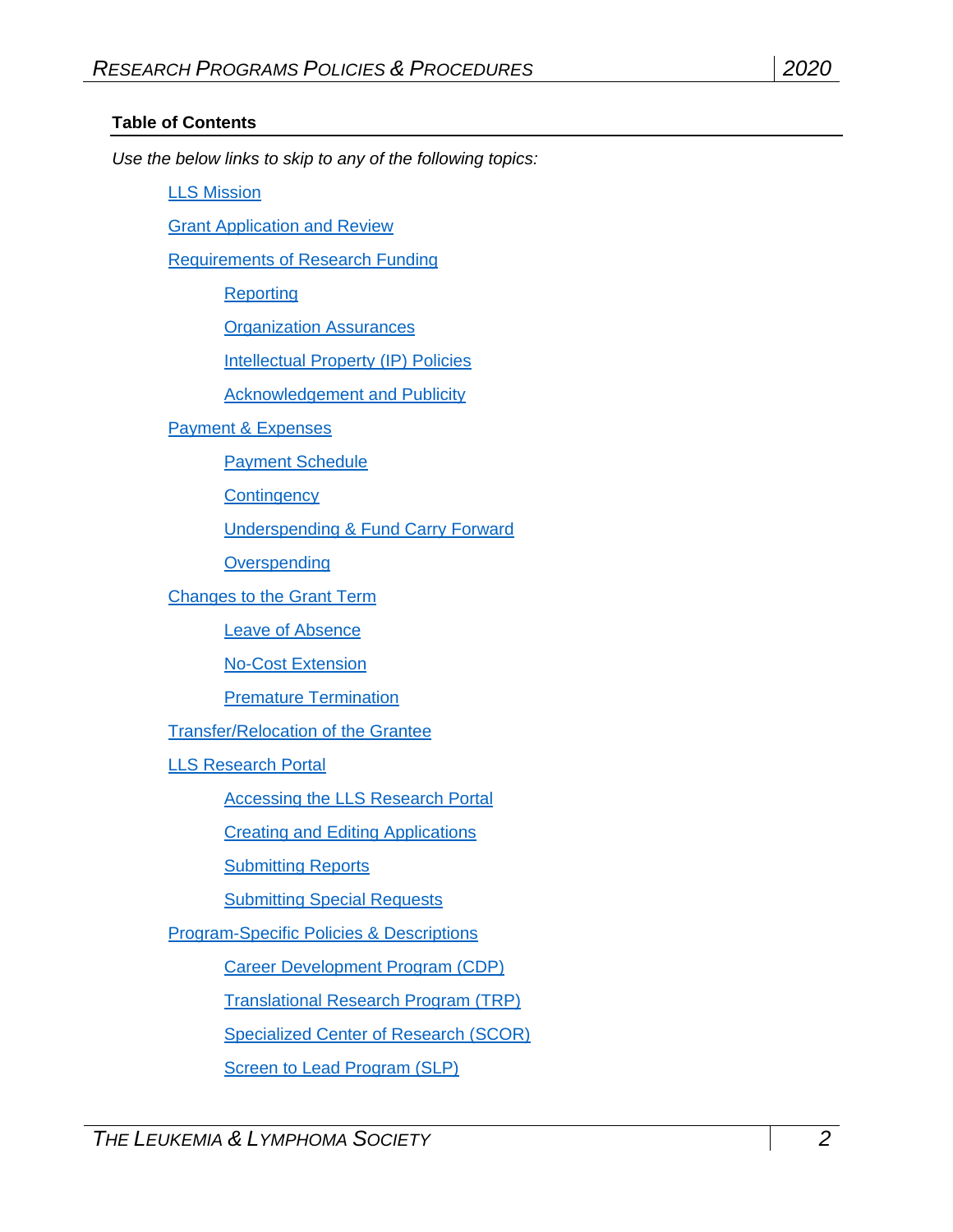[Blood Cancer Discoveries Grant](#page-17-0) (BCDG)

Influential [Medicine Providing Access to Clinical Trials \(IMPACT\)](#page-18-0)

**Other [Programs](#page-19-0)** 

[Inquiries and Reference Links](#page-19-1)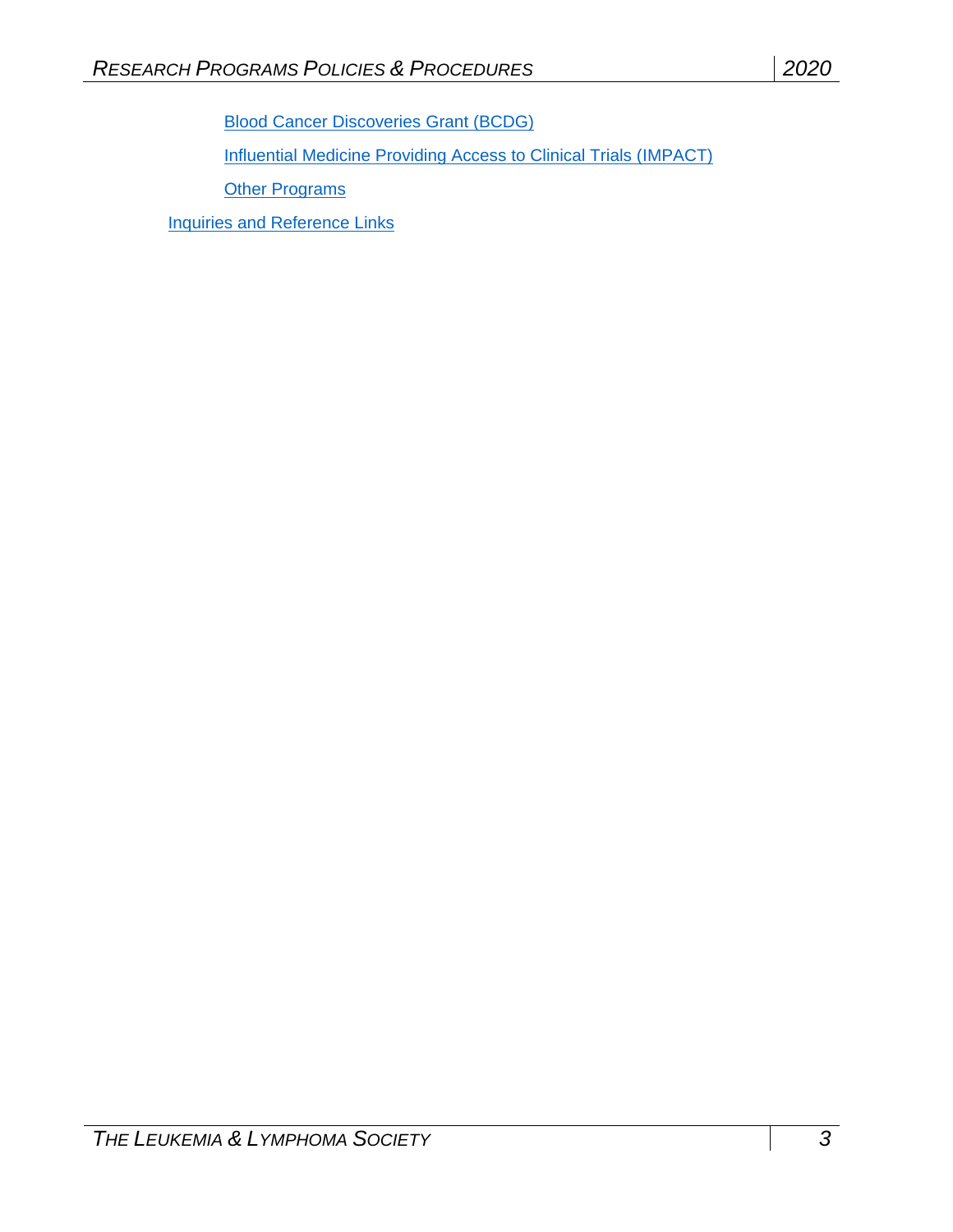#### <span id="page-3-0"></span>**LLS Mission**

The Leukemia & Lymphoma Society (LLS) is the world's largest voluntary health organization dedicated to funding blood cancer research, education and patient services. The mission of LLS is to cure leukemia, lymphoma, Hodgkin's disease and myeloma, and improve the quality of life of patients and their families. Since 1949, The Leukemia & Lymphoma Society has invested over \$1 billion to find cures and ensure access to treatments for blood cancer patients and continues to fund innovative research to advance more breakthrough therapies.

To this end, LLS also supports patient aid, community service programs, advocacy, and public and professional education. LLS supports research in a variety of different funding mechanisms. The full list of research programs currently being offered is available here: [https://www.lls.org/academic-grants.](https://www.lls.org/academic-grants)

#### <span id="page-3-1"></span>**Grant Application and Review**

LLS funds qualified investigators (holding a PhD, MD, and/or equivalent degree) conducting research directly related to blood cancer. Program availability varies from year to year, but the following programs typically open annually for new applications:

[Career Development Program \(CDP\)](#page-10-2)

[Translational Research Program](#page-11-0) (TRP)

[Specialized Center of Research \(SCOR\)](#page-13-0)

In addition, the following programs may be available periodically:

[Screen to Lead Program \(SLP\)](#page-16-0)

[Blood Cancer Discovery Grant](#page-17-0) (BCDG)

[Influential Medicine Providing Access to Clinical Trials \(IMPACT\)](#page-18-0)

For a full list of available programs and for application information, including Application Guidelines & Instructions for each program, please visit [https://www.lls.org/academic](https://www.lls.org/academic-grants)[grants.](https://www.lls.org/academic-grants)

All application processes are conducted in the LLS Research Portal at [http://lls.fluxx.io.](http://lls.fluxx.io/) Applicants must have an account in this portal in order to submit an application. To request an account, contact the Research Administration Team at [researchprograms@lls.org.](mailto:researchprograms@lls.org) Administrators or assistants may also request accounts in order to provide assistance to applicants. [\(More information on the LLS Research Portal\)](#page-9-0)

Full applications are peer reviewed by members of an external panel. After each program review meeting, the Medical & Scientific Affairs Committee meets to create a final recommendation of the pay line to present to the Board of Directors. Upon final approval by the Board of Directors, results are made available via email and the LLS Research Portal to all applicants. No results are given over the telephone.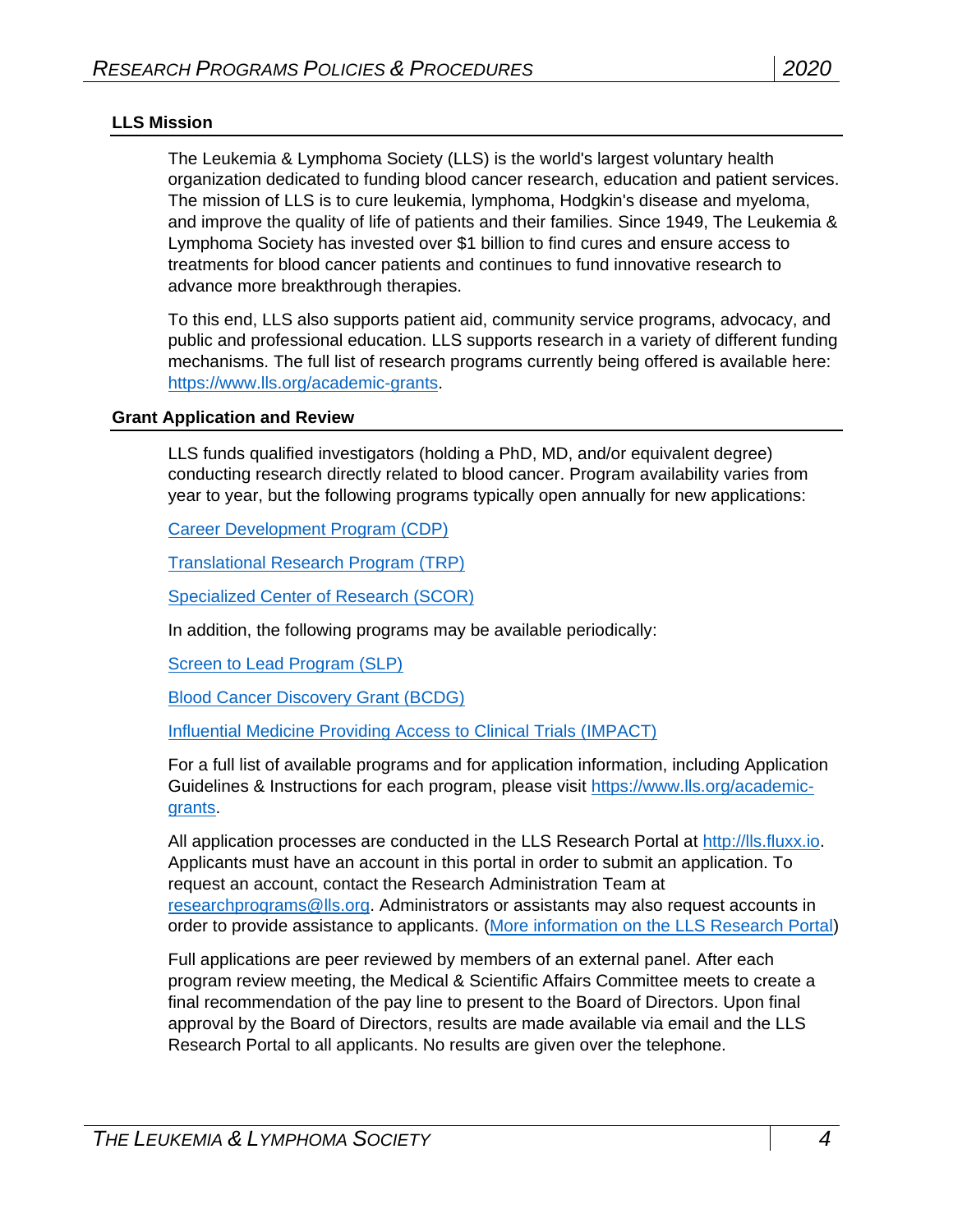An Award Letter and Grant Agreement will be available on the LLS Research Portal after approval by LLS's Board of Directors. The Grant Agreement must be signed by the Grantee, Institutional Signing Official, Financial Officer, and Technology Transfer Official. The Grant Agreement must be fully executed before LLS will activate the project or distribute funds. The Grant Agreement is non-negotiable except where pertaining to state law and/or written institutional policy.

#### <span id="page-4-1"></span><span id="page-4-0"></span>**Requirements of Research Funding**

**Reporting:** LLS requires Grantees to submit Progress Reports, Invention, Patent, Commercialization, Intellectual Property & Revenue Sharing Disclosure (IP Disclosure Reports), Financial Reports, Conflict Disclosures, and Publications Reports as a condition of receiving LLS funding. These reports are reviewed by LLS staff. LLS reserves the right in its sole discretion to terminate any project based on its review of an associated report. Any report that is more than thirty days late may result in suspension of funding. Failure to produce the report within ninety days of the deadline may result in premature termination of the award.

 *Progress Reports:* The Grantee will submit Progress Reports annually, in accordance with the schedule provided on the Grant Agreement. Progress Report submissions must include 1) a completed template, using the most current available version and 2) the web form, both of which are found on the LLS Research Portal at [http://lls.fluxx.io.](http://lls.fluxx.io/) Each report must be submitted by the Grantee through the online portal.

All components of the Progress Report are confidential except for the *Lay Summary of Research Progress.* Each Progress Report must include an updated summary written for the lay public, which reflects the progress made since the original Application was submitted. *Lay Summaries of Research Progress* are critical for LLS's efforts to educate the public about ongoing research. This web form field is required and must contain highlights from the past year of research that we can share with our donors. Because LLS's ability to continue providing research funding relies in part on the continued support from voluntary donations, it is important that LLS remain informed of research results that help to maintain the level of donations received. Therefore, please take care to provide high quality research updates in the *Lay Summary of Research Progress,* omitting any confidential information.

 *IP Disclosure Reports:* Sponsoring Institution's patent officer (Technology Transfer Official or TTO) must submit at least one Invention, Patent, Commercialization, Intellectual Property & Revenue Sharing Disclosure (IP Disclosure Report) per year of funding. All patent, commercialization, or intellectual property activity during the year must be reported, but the report must be submitted regardless of whether or not there is activity to report, in accordance with the schedule provided on the Grant Agreement. IP Disclosure Report submissions must include 1) the most current template downloadable from the LLS Research Portal at [http://lls.fluxx.io](http://lls.fluxx.io/) and 2) completion of the online form within this portal. In order to access the reporting for a project, the Technology Transfer Official must have an LLS Research Portal account and be listed as the Technology Transfer Official on the award/grant. Please contact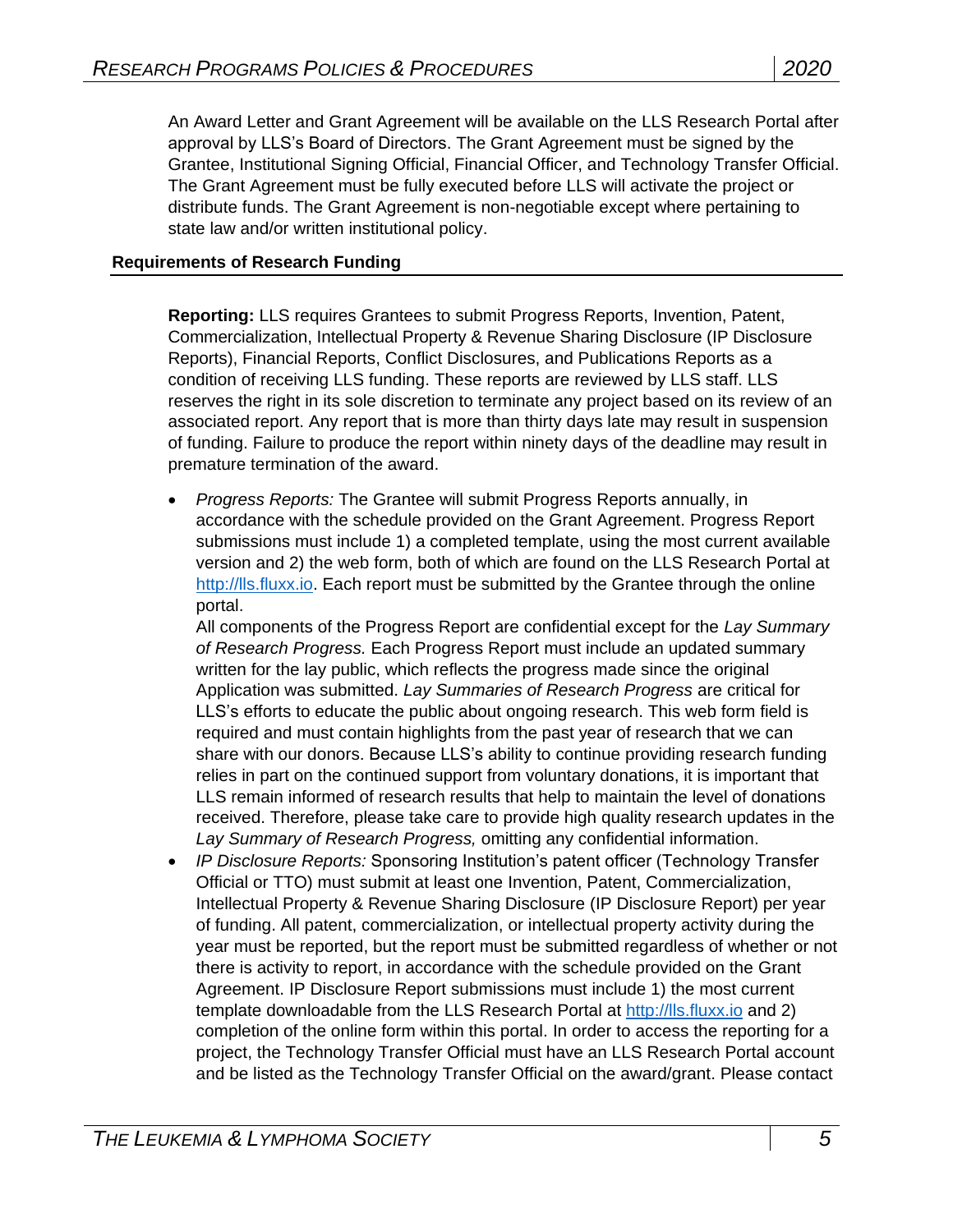[researchprograms@lls.org](mailto:researchprograms@lls.org) to have this set up or updated.

*Note: In addition to annual reporting, the Sponsoring Institution agrees to send LLS a copy of all patent applications filed during the funded period, no later than thirty days after the filing date. Said filings must also be disclosed on the next due annual report.*

- *Financial Report:* The Sponsoring Institution's financial officer must submit annual Financial Reports during the funded period and one final report after the funded period ends. These reports shall be submitted in accordance with the schedule provided on the Grant Agreement. Financial officers must use the most current template downloadable from the LLS Research Portal at [http://lls.fluxx.io](http://lls.fluxx.io/) and must submit the reports through this portal. In order to access the reporting for a project, the financial officer must have an LLS Research Portal account and be listed as the Financial Officer on the award/grant. Please contact [researchprograms@lls.org](mailto:researchprograms@lls.org) to have this set up or updated.
- *Publications Report:* The Grantee must submit a quarterly report listing all publication activity (i.e. works published, approved for publishing, or in print) during the preceding quarter that involves LLS-funded research. A Publications Report should be submitted on each July 1, October 1, January 1, and April 1 of the funded period, with a final report due on the July 1, October 1, January 1, or April 1 immediately following the end of the funded period. Any advertising, promotion, publications, presentation or exhibition relating to the LLS-funded research must cite The Leukemia & Lymphoma Society. Prior to distribution, the Grantee must notify LLS of any such disclosure, including a copy of the materials intended for release, as well as the time, place, and manner of disclosure.
- *Conflicts Disclosure:* The Sponsoring Institution's patent officer (Technology Transfer Official or TTO) must submit an annual report disclosing any conflicts of interest, financial or otherwise, related to the LLS-funded research. Patent officers must use the most current template downloadable from the LLS Research Portal at [http://lls.fluxx.io](http://lls.fluxx.io/) and must submit the reports through this portal. In order to access the reporting for a project, the patent officer must have an LLS Research Portal account and be listed as the Technology Transfer Official on the award/grant. Please contact [researchprograms@lls.org](mailto:researchprograms@lls.org) to have this set up or updated.

<span id="page-5-0"></span>**Organization Assurances:** The Grantee and Sponsoring Institution agree to comply with any and all existing or new federal, state and/or local guidelines that affect the research that is supported by LLS's funding and to give LLS prompt notice of any deviation from such federal guidelines. Failure to do so may result in the suspension or termination of research funding.

 *Human Subjects:* Sponsoring Institution will ensure that Grantee obtains prior written approval from the Sponsoring Institution's Institutional Review Board (IRB), or equivalent institutional authority, for the protection of human subjects before undertaking any form of human subject research. An original executed copy of this approval must be submitted to LLS within ten days after such approval is obtained. With respect to research projects that do not deal with human subject research, Sponsoring Institution must furnish to LLS a letter executed simultaneously with the Grant Agreement stating that: "The research project does not involve the use of human subjects or human tissue." Sponsoring Institution agrees, and will ensure that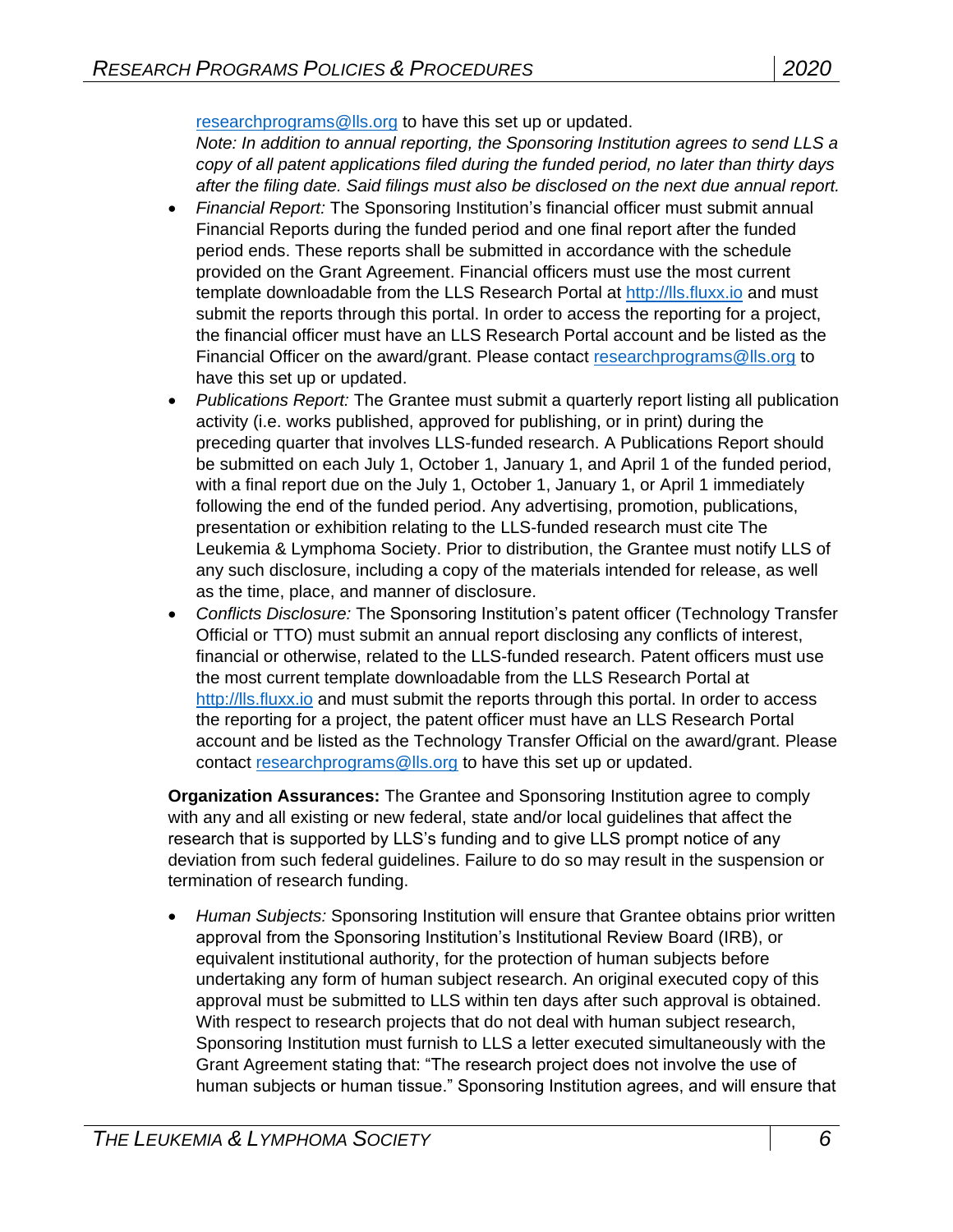Grantee agrees, that any deviation from such research projects that will involve human subject research will not be undertaken unless prior written approval from the IRB is obtained. Any such approvals must be forwarded to LLS within ten days of approval. If the IRB disapproves of any changes from the original Application, then LLS in its sole discretion reserves the right to modify or terminate the Grant Agreement.

If the Grantee's human subject research privileges are suspended, LLS must be notified within ten business days of the suspension. LLS will take whatever action it deems appropriate, including suspension or termination of the Grant. Failure to notify LLS of any suspension will result in suspension or termination of the Grant. If the Grant is terminated, any unused Grant funds and/or funds paid after the ten-day notice period must be returned to LLS immediately.

- *Animal Subjects:* LLS adheres to the most current guidelines applicable to the care and treatment of animals used in laboratory work as outlined by the National Institutes of Health (NIH). Sponsoring Institution acknowledges, and will ensure that Grantee acknowledges, that the Application includes a statement indicating that Sponsoring Institution meets and adheres to these guidelines, and Sponsoring Institution must provide LLS with an accompanying letter signed by the Institutional Animal Care and Use Committee (IACUC), or equivalent institutional body, confirming the same. Those research projects that do not involve the use of laboratory animals must so state in the Application. If the animal use privileges of Sponsoring Institution and/or Grantee are suspended, then LLS must be notified within ten business days of the suspension. LLS will take whatever action it deems appropriate, including suspension or termination of the Grant Agreement. Failure to notify LLS of non-compliance with the guidelines on the use of laboratory animals will result in suspension or termination of the Grant. If the Grant is terminated, any unused Grant funds and/or funds paid after the ten-day notice period must be returned to LLS immediately.
- *Biohazards*: Sponsoring Institution acknowledges, and will ensure that Grantee acknowledges, that the statements in the Application concerning potential biohazards and the safeguards to be employed are accurate descriptions of the circumstances pertaining to this aspect of the research. Those research projects that do not involve the use of biohazards must so state in the Application. Failure to notify LLS of non-compliance with the stated safeguards on the use of biohazards will result in suspension or termination of the Grant Agreement.
- *Recombinant DNA*: Grantee and Sponsoring Institution acknowledge that the statement in the Application concerning recombinant DNA and the safeguards to be employed is an accurate description of the circumstances pertaining to this aspect of the research proposed in the Application. Projects which do not involve recombinant DNA must so state in the Application. Failure to notify LLS of non-compliance with these guidelines on the use of recombinant DNA will result in suspension or termination of the Grant Agreement.

<span id="page-6-0"></span>**Intellectual Property (IP) Policies:** Upon execution of the Grant Agreement, the Sponsoring Institution must submit a copy of its current Intellectual Property Policy (IP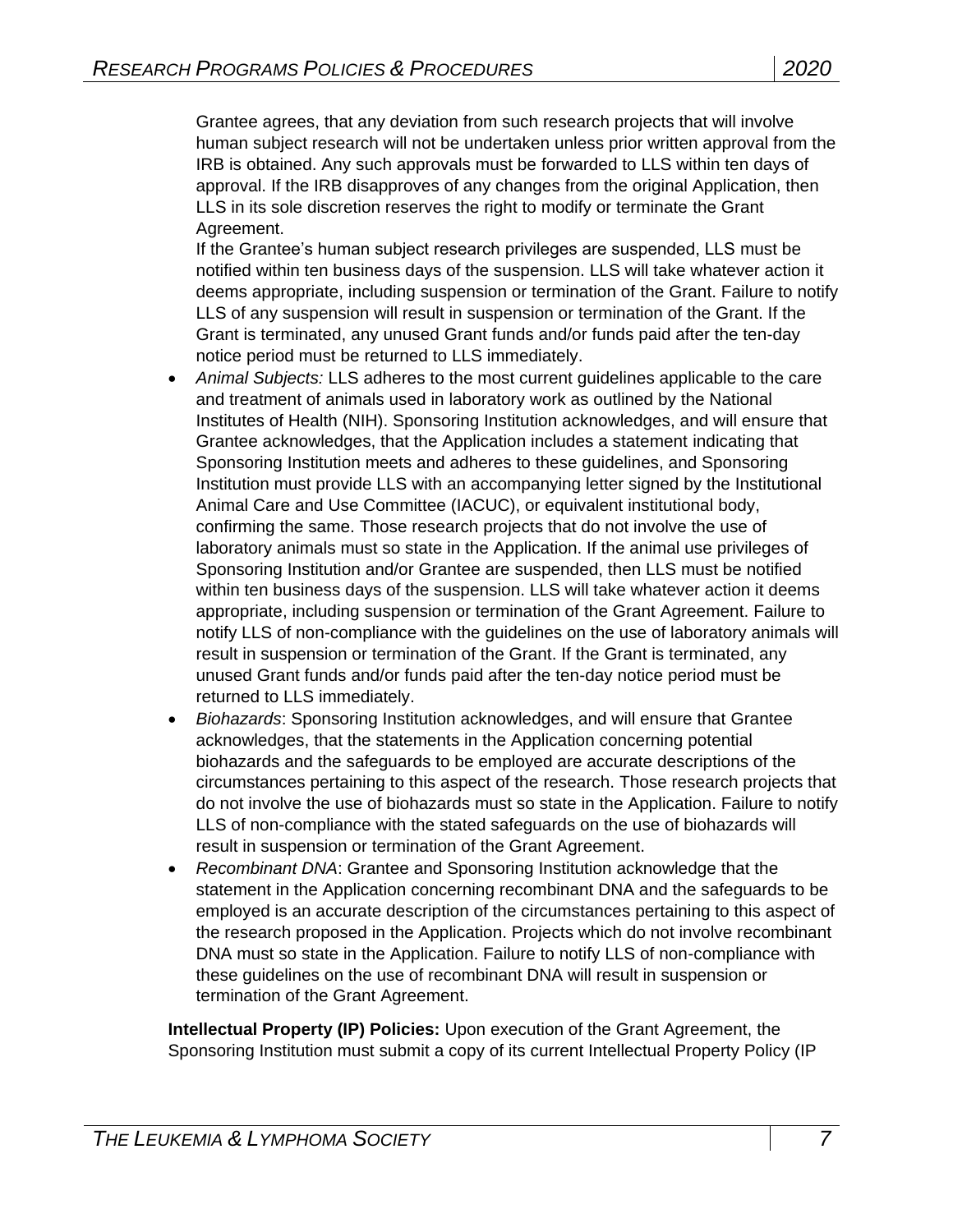Policy) to [researchprograms@lls.org.](mailto:researchprograms@lls.org) The Sponsoring Institution must provide LLS with a copy of this policy whenever it is updated.

<span id="page-7-0"></span>**Acknowledgement and Publicity:** All publications, advertising, promotions, presentations, exhibitions, and/or disclosures about the Grantee's research released by the Sponsoring Institution or Grantee shall indicate that such research is being funded by The Leukemia & Lymphoma Society by including the following statement:

*"Supported by a Grant from The Leukemia & Lymphoma Society."*

Presentations or posters at major meetings at which funded research is included must include the current LLS logo in addition to this statement. Contact [researchprograms@lls.org](mailto:researchprograms@lls.org) for the logo. The Sponsoring Institution and the Grantee must notify LLS at [researchprograms@lls.org](mailto:researchprograms@lls.org) at least seven days prior to any advertising, promotion, publication, presentation or exhibition relating to the results of the Sponsored Research. Notification must include a copy of the materials intended for release, as well as the time, place and manner of disclosure. Sponsoring Institution and Grantee shall cooperate with LLS in connection with any written, photographic, filmed, broadcast or any other forms of materials LLS elects to produce to publicize the work.

When support for a Grant is, in part or whole, provided by a donor to LLS, the Grantee agrees to participate in promotional/publicity activities (including but not limited to meeting the Board of Trustees of the donor's affiliated organization, being interviewed for their newsletter, etc.) as requested. LLS's ability to award grants is dependent upon continued support from voluntary donations and LLS-sponsored events. It is expected that Grantees will make all reasonable efforts to attend and participate in events when requested by LLS.

## <span id="page-7-2"></span><span id="page-7-1"></span>**Payment & Expenses**

**Payment Schedule:** For all LLS research programs except the [Screen to Lead](#page-16-0)  [Program,](#page-16-0) payments are made pro rata each June, September, December, and March of the funded period. The final payment is sent in the June, September, December, or March following LLS approval of all final reporting. To confirm the payment schedule of a particular project, refer to that project's Grant Agreement. LLS research funding payments do not run on invoices; it is not necessary to submit invoices.

<span id="page-7-3"></span>**Contingency:** Continuation of funding for all LLS research programs is contingent on the submission and LLS approval of all reports due up to the payment date. Submission of any report after the deadline may result in delay of payment to the quarterly check run following LLS approval of the report.

<span id="page-7-4"></span>**Underspending & Fund Carry Forward:** Carry forward of unspent funds in excess of 15% of the direct costs for that year requires prior written approval. If an underspend remains at the end of the funded period, the unexpended amount must be repaid to LLS, unless a no-cost extension of the project is approved. Refer to the following section, *[Changes to the Grant](#page-8-1) Term,* for information about no-cost extensions. *Exceptions: Fund carry forward is prohibited for CDP and does not apply to NIA, which*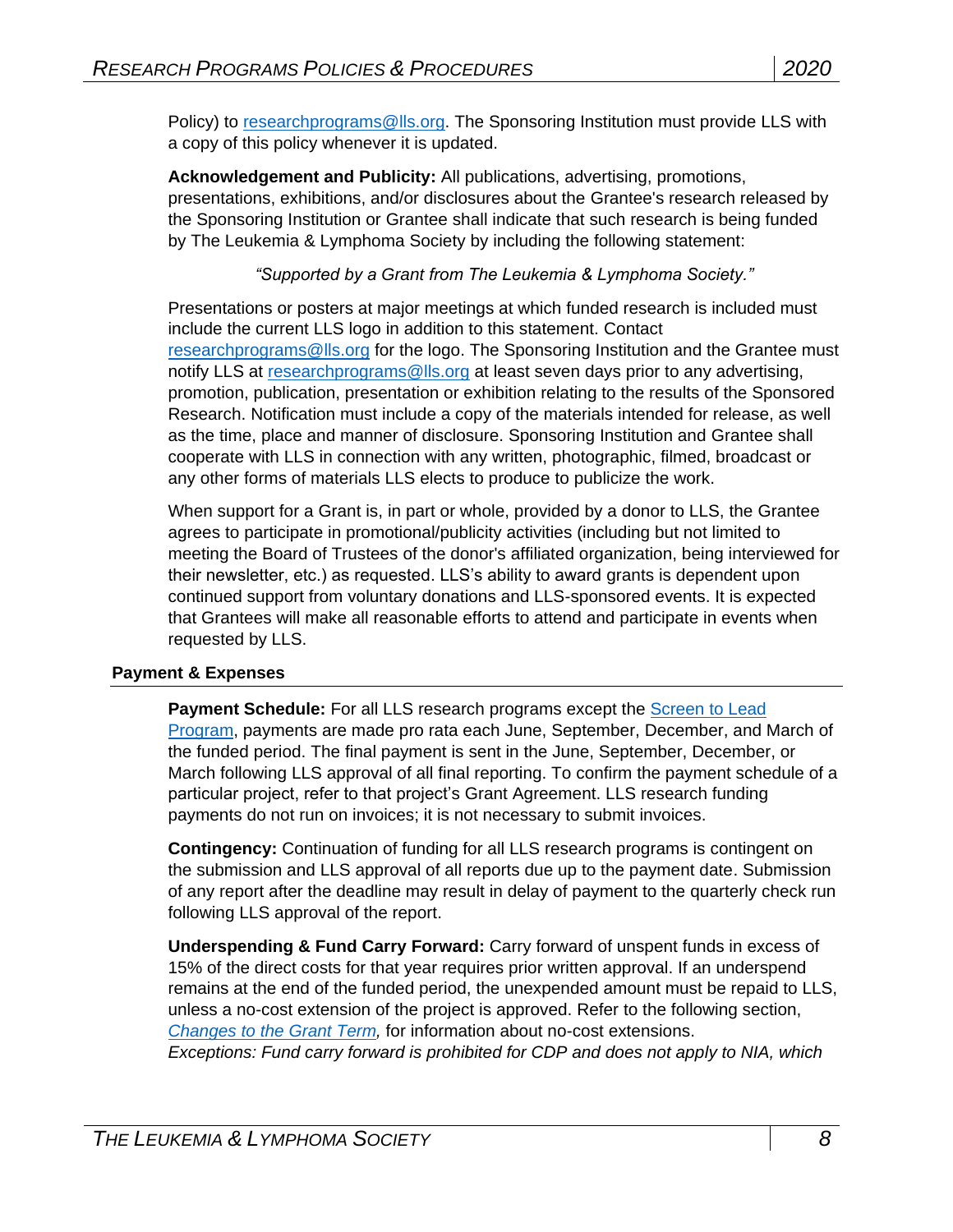*only lasts one year. For these programs, all unexpended funds must be refunded to LLS annually.*

<span id="page-8-0"></span>**Overspending:** The Sponsoring Institution is responsible for covering any expenses in excess of the amount awarded by LLS. LLS will not award additional funding once a project has been activated. Translational Research Program (TRP) Grantees have the option of applying for competitive renewal of their TRP. For details, refer to the [TRP](#page-11-0) section of this document.

# <span id="page-8-2"></span><span id="page-8-1"></span>**Changes to the Grant Term**

**Leave of Absence:** LLS approval is required at least 30 days prior to the interruption of an award. Leaves of absence may not exceed 1 year in duration. Acceptable reasons for requesting a leave of absence include but are not limited to family leave, military leave, and personal illness. In order to submit a request for leave of absence, complete a Special Requests report in the [LLS Research Portal at http://lls.fluxx.io.](file:///C:/Users/salvoe/AppData/Local/Microsoft/Windows/INetCache/Content.Outlook/KUYGWI4V/lls.fluxx.io) If the request is approved, funding of the award will be suspended during the leave period, and the award term will be extended for a period equal to the duration of the suspension (e.g. following an approved 1-year leave of absence, an award originally scheduled to end 6/30/2022 will end 6/30/2023).

*Exceptions: SCOR Directors and Project and Core Leaders may only take leave during the 5-year Grant period in rare, unavoidable circumstances. NIA Grantees may not request a leave of absence.*

<span id="page-8-3"></span>**No-Cost Extension:** In the final year of funding, Grantees may request up to a one-year no-cost extension. At the end of the no-cost extension period, any funds remaining must be returned to LLS. To request a no-cost extension, complete a Special Requests report in the LLS Research Portal at [http://lls.fluxx.io.](http://lls.fluxx.io/) If the request is approved, the Grant period will be extended for up to one year, and final reports will be due 60 days following the new end date. The final payment will be paid once all final reports are received and approved by LLS.

*Exceptions: CDP awardees may not apply for no-cost extensions.* 

<span id="page-8-4"></span>**Premature Termination:** In the event that the Grantee is unable to continue the funded project, becomes ineligible to receive the funding, or in the event of a breach of the Grant Agreement, the funded project may be terminated. All final reports – progress, IP disclosure, financial, publications, and conflict disclosure – are due 60 days following any such termination. LLS will request immediate return of any unexpended funds, and any remaining funds due to the Sponsoring Institution will be paid by LLS following LLS approval of all final reports.

## <span id="page-8-5"></span>**Transfer/Relocation of the Grantee**

LLS approval is required at least 30 days prior to an award's transfer to a new institution or laboratory. In order to submit a request for transfer, complete a Special Requests report in the LLS Research Portal at [http://lls.fluxx.io.](http://lls.fluxx.io/) This report includes a form, which must be signed by the awardee, sponsor (if a CDP award) and signatory of the pretransfer institution, and sponsor (if a CDP award), signatory, and financial officer of the post-transfer institution. The request will be reviewed, and an LLS research administrator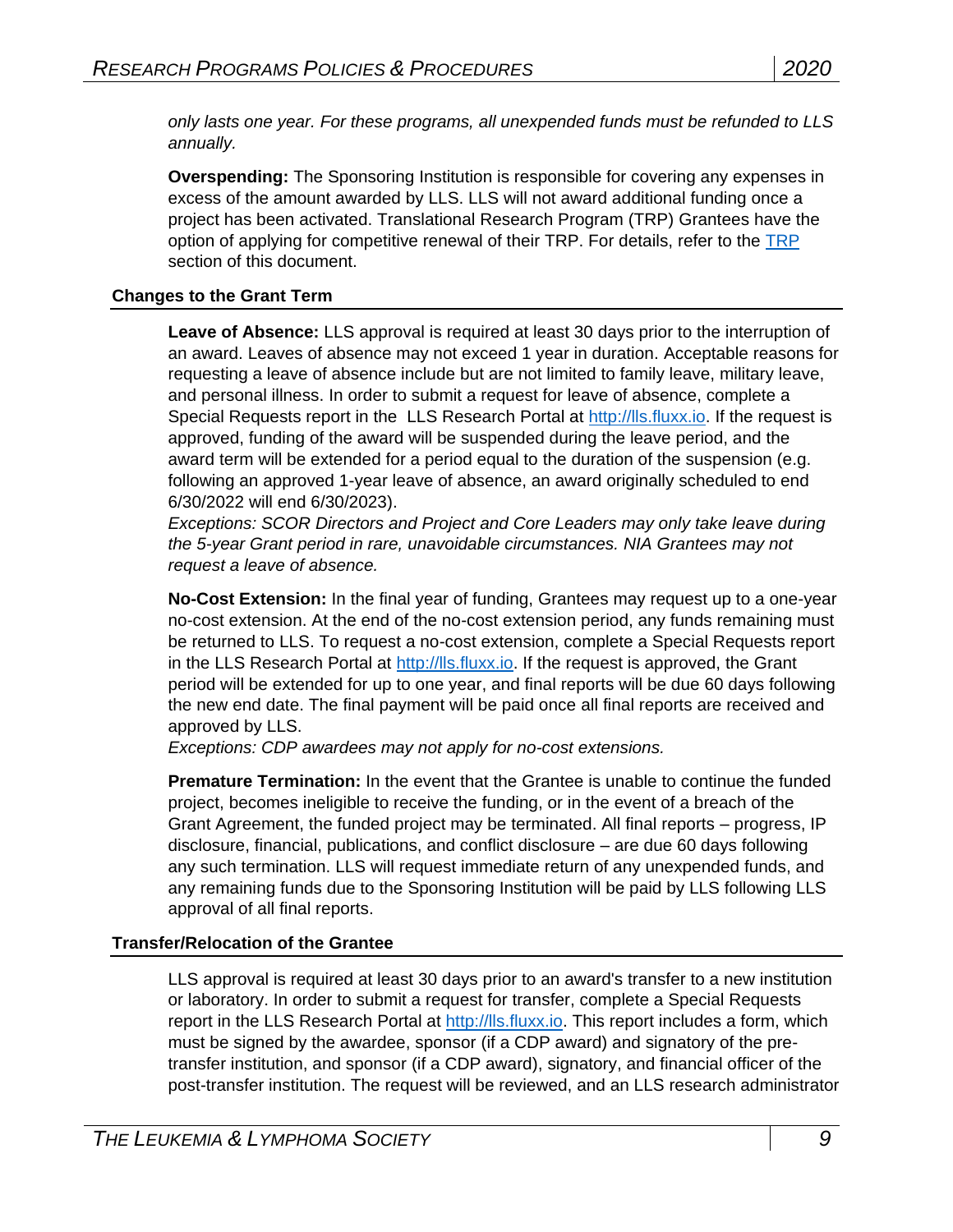will contact the awardee with confirmation or a request for further information. Approval is contingent upon continued research support and sponsorship, fitness of the new research environment, and eligibility of the post-transfer institution to receive LLS funding (must be a not-for-profit research or academic institution).

Once the transfer request is approved and all final reports from the pre-transfer institution are received and approved, LLS will provide an Assignment and Amendment Agreement to the pre-transfer institution. The pre-transfer institution must provide all required signatures and then pass along to the post-transfer institution and grantee for signatures before being returned to LLS.

*Exceptions: NIA grantees or CDP awardees in their first year may not transfer their funding to a new institution. For the policies regarding SCOR Grant transfers/relocations, see* [SCOR Transfer/Relocation.](#page-14-0)

For all programs except for CDP, the Sponsoring Institution or Grantee may request that the Grant be transferred to another qualified investigator. These requests should be sent to [researchprograms@lls.org](mailto:researchprograms@lls.org) and will be reviewed on a case-by-case basis.

#### <span id="page-9-0"></span>**LLS Research Portal**

The LLS Research Portal at [http://lls.fluxx.io](http://lls.fluxx.io/) is integral to LLS Research processes from applications and reviews to reports and payments. Every person who plans to submit a research application or report to LLS or assist a researcher with an application or report must have access to this system in order to do so.

<span id="page-9-1"></span>**Accessing the LLS Research Portal:** In order to request a new account in the LLS Research Portal, or to request updates to an existing account, email [researchprograms@lls.org.](mailto:researchprograms@lls.org) Administrative departments may share one account using a common email address but may not set up more than one account with the same email address. Administrators who require access to existing Grant applications or current Grants must indicate which awards and grants they need to access (using the Request ID or Applicant name for applications and the Grant ID or Grantee name for current Grants) when requesting or updating accounts.

<span id="page-9-2"></span>**Creating and Editing Applications:** In order to create a new application, log in to the LLS Research Portal and select the program title from the top left corner of the page. If the program is open, there will be a button displaying "Apply Now." Click here to begin a new application. If "Apply Now" is not visible, the program is not currently accepting new applications. Application cycle schedules are published on [https://www.lls.org/academic](https://www.lls.org/academic-grants)[grants.](https://www.lls.org/academic-grants)

In order to edit an existing application, log in to the LLS Research Portal and select "New or Pending" under the section labeled *Requests* on the left panel*.* Click "Edit" to continue working on the application form. If the application is not listed, contact [researchprograms@lls.org](mailto:researchprograms@lls.org) to restore access to the application. All application materials must be submitted through this portal and will not be accepted via email.

<span id="page-9-3"></span>**Submitting Reports:** Access all report requirements by logging in to the LLS Research Portal and selecting "Reports Due" on the left panel. All upcoming report requirements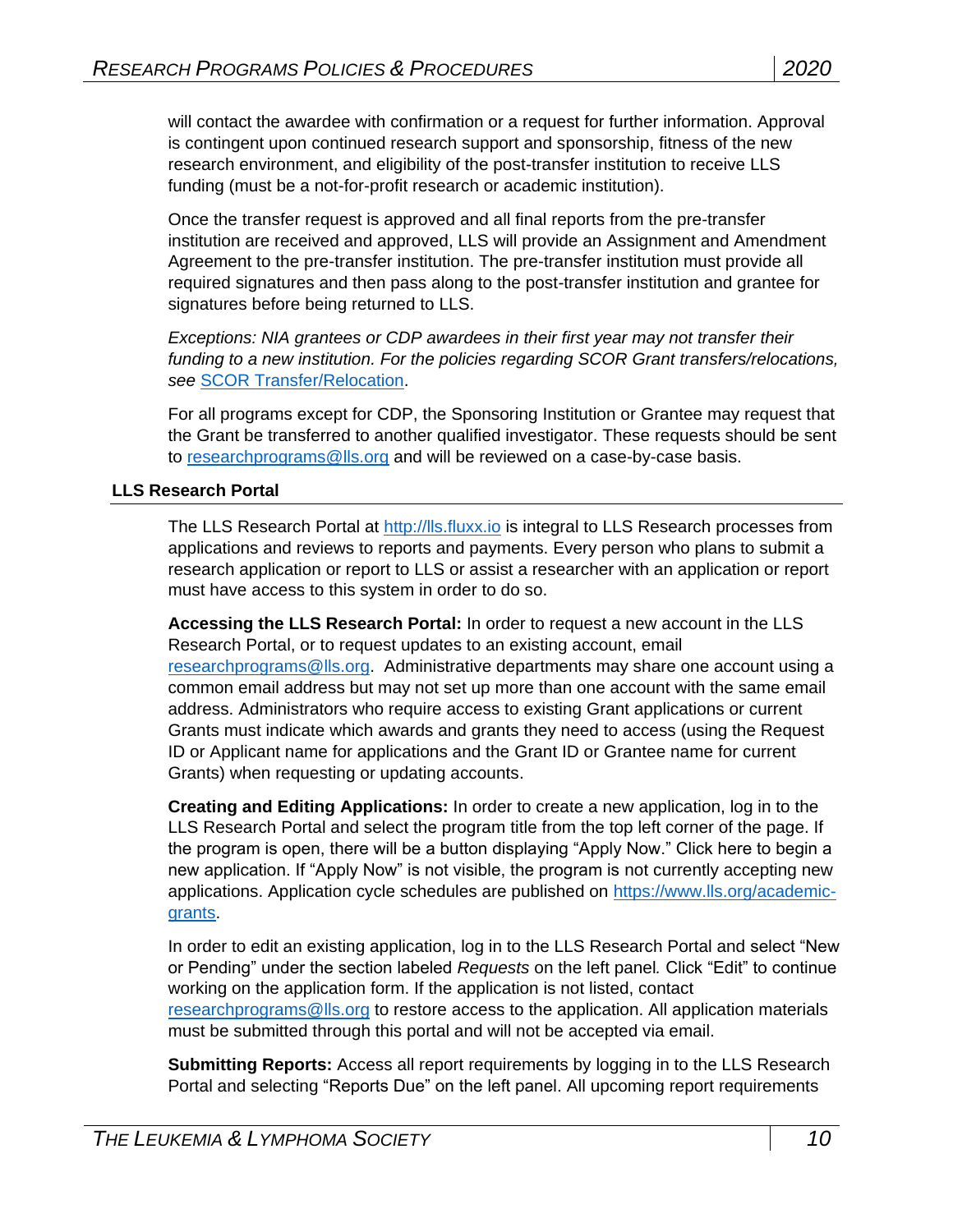for all Grants linked to the account that was used to access the portal should be listed. Contact [researchprograms@lls.org](mailto:researchprograms@lls.org) if there are reports missing from this page. All reporting materials must be submitted through this portal and will not be accepted via email. For more detailed instructions, refer to the [Fluxx Report Submission Guide.](file:///C:/Users/salvoe/AppData/Local/Microsoft/Windows/Desktop/Box%20Backup/LLS.org%20Files/Active%20Awardees%20&%20Grantees%20Pages/MissionOps_active_report-submission-guide.pdf)

<span id="page-10-0"></span>**Submitting Special Requests:** Refer to the above instructions for submitting reports and click Special Requests Report under "Reports Due."

#### <span id="page-10-1"></span>**Program-Specific Policies & Descriptions**

The sections below outline the policies and procedures specific to each current LLS research program.

## <span id="page-10-2"></span>**Career Development Program (CDP)**

**About CDP**: The Career Development Program (CDP) provides salary support for researchers dedicated to advancing the understanding and diagnosis of blood cancer, as well as the development of treatment and prevention options that will ultimately lead to cures for blood cancer patients. The CDP is currently divided into four subprograms: Fellow, Special Fellow, Scholar, and Scholar in Clinical Research.

**CDP Fellow Subprogram:** The Fellow Award provides 3 years of salary support for top performing, mentored postdoctoral fellows and instructors who are training for a career in blood cancer research and/or treatment.

**CDP Special Fellow Subprogram:** The Special Fellow Award provides 2 or 3 years of salary support, depending on eligibility of the awardee, for mentored postdoctoral fellows and instructors who are training for a career in blood cancer research and/or treatment. The intent of the program is to support top performing postdocs who have clearly demonstrated success as postdocs and who need 2-3 years of training to be competitive for an independent position.

**CDP Scholar Subprogram:** The Scholar Award provides 5 years of salary support for tenure-track, junior faculty who have established themselves as blood cancer researchers.

**CDP Scholar in Clinical Research Subprogram:** The Scholar in Clinical Research Award provides 5 years of salary support for tenure-track, junior faculty who have established themselves as clinical blood cancer researchers.

#### **CDP Budget:**

 *Permissible Direct Costs* include the Grantee's/Principal Investigator's salary, wage, or stipend and fringe benefits. The final value of a CDP award may be limited by the Sponsoring Institution's allowable salary range. Benefits may be paid from a Grantee's/Principal Investigator's award as mutually determined with the Sponsoring Institution. Benefits are generally accepted to be medical and dental insurance, life insurance and retirement benefits. Benefit charges applied against the Grantee's/Principal Investigator's award require that he/she is eligible to be a participant in such programs. Expenditures for laboratory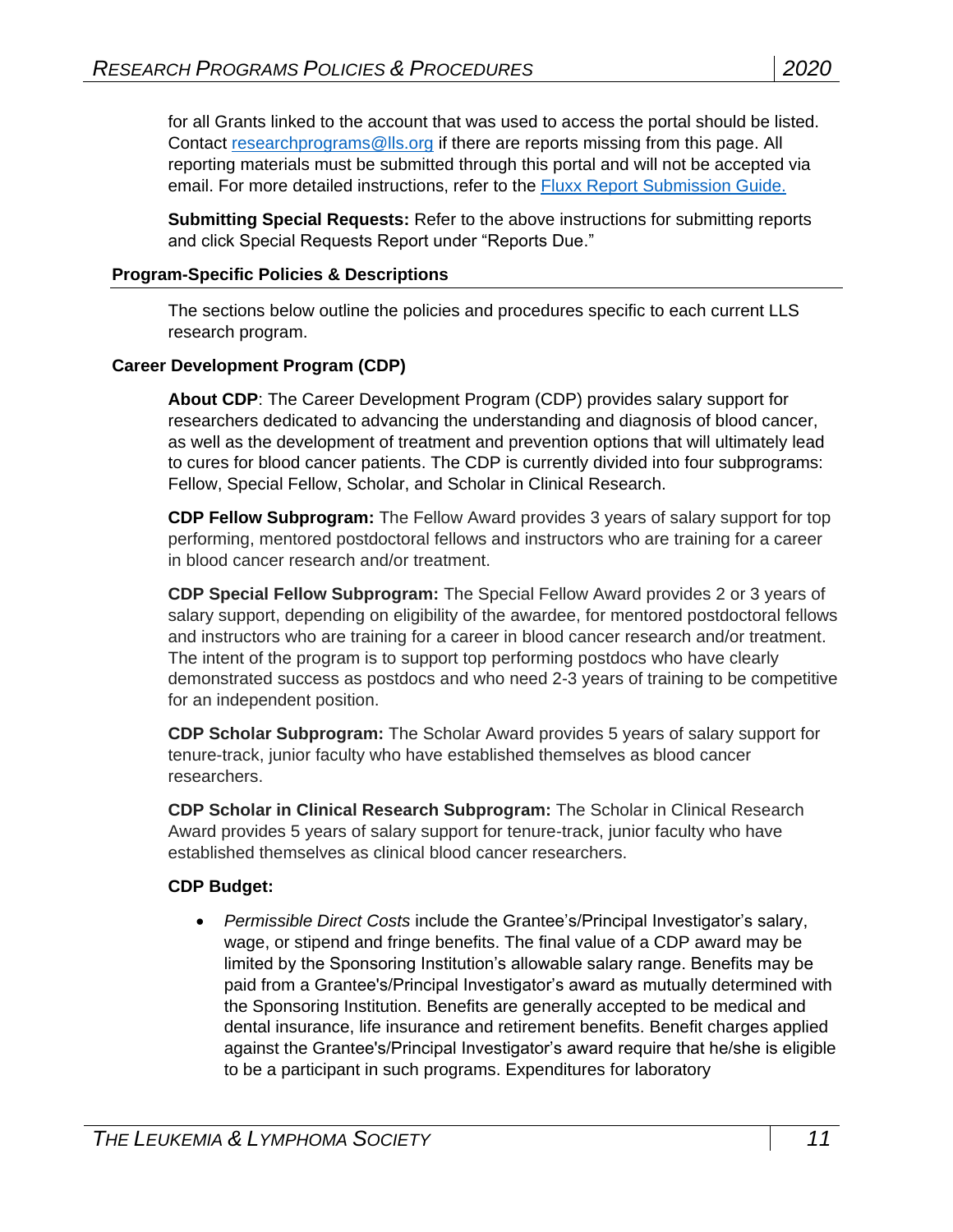costs/equipment, travel funds, etc. are explicitly excluded as fringe benefits. K99 awardees may use the CDP award funds for other purposes related to the funded research. For details, see *[CDP and K99 Awards.](#page-11-1)*

- *Permissible Indirect Costs* (often referred to as Institutional Overhead, IDC, M&A, G&A or pooled costs) are those costs incurred for common or joint objectives that cannot be readily identified with a particular project (general maintenance, utilities, library, etc.) as defined in Office of Management and Budget Administrative Requirements, Cost Principles, and Audit Requirements for Federal Awards. Indirect costs are limited to five percent (5%) of total direct costs. For Sponsoring Institutions that do not choose to use these funds for indirect costs, LLS allows the funds to be applied to the Grantee's/Principal Investigator's stipend or fringe benefits cost.
- *Impermissible Costs* include membership dues, tuition, books, journals, publication costs, research-associated costs, travel, and equipment.

<span id="page-11-1"></span>**CDP and K99 Awards:** Current K99 awardees may apply for a Fellow or Special Fellow award, and current Fellow or Special Fellow awardees may accept a K99 award and keep the CDP Award, pending LLS approval. Certain information, including the aims of the K99 award must be provided to LLS to ensure that the K99-funded research is relevant to LLS's Mission. If approved, funding from the Fellow or Special Fellow Award may be used for any purpose related to the CDP application/award, whether it be awardee salary, technician salary, or research supplies, pending LLS approval. It is recommended that Fellow or Special Fellow applicants and Special Fellow awardees notify LLS of any developments in the K99 application process. Contact researchprograms@lls.org for questions about LLS's approval process for holding both awards.

**CDP Achievement Awards:** Each year, beginning in 2019, LLS awards a CDP Achievement Award to one CDP awardee in the subprograms: Fellow, Special Fellow, and Scholar or Scholar in Clinical Research. Awardees are invited to apply for the award in the final year of their award funding, and winners are chosen based on the career milestones, publications, and other markers of success reached during the award term. Achievement Award funds must be used for LLS mission-relevant purposes. Instructions for applying for this award are sent out annually via email to eligible CDP awardees.

## <span id="page-11-0"></span>**Translational Research Program (TRP)**

**About TRP:** The Translational Research Program (TRP) aims to enhance the transfer of basic research findings to clinical usefulness. Projects selected for funding utilize novel approaches to investigate prevention, diagnosis, or treatment of hematological malignancies and related pre-malignant conditions. The TRP Grant period is three years with the option to apply for competitive renewal (See *[TRP Renewal](#page-12-0)*).

## **TRP Budget:**

- *Permissible Direct Costs* include the following with the specified limitations:
	- o Personnel Expenses including salary, wage, or stipend benefits. In total, no more than forty percent (40%) of the direct costs may be requested for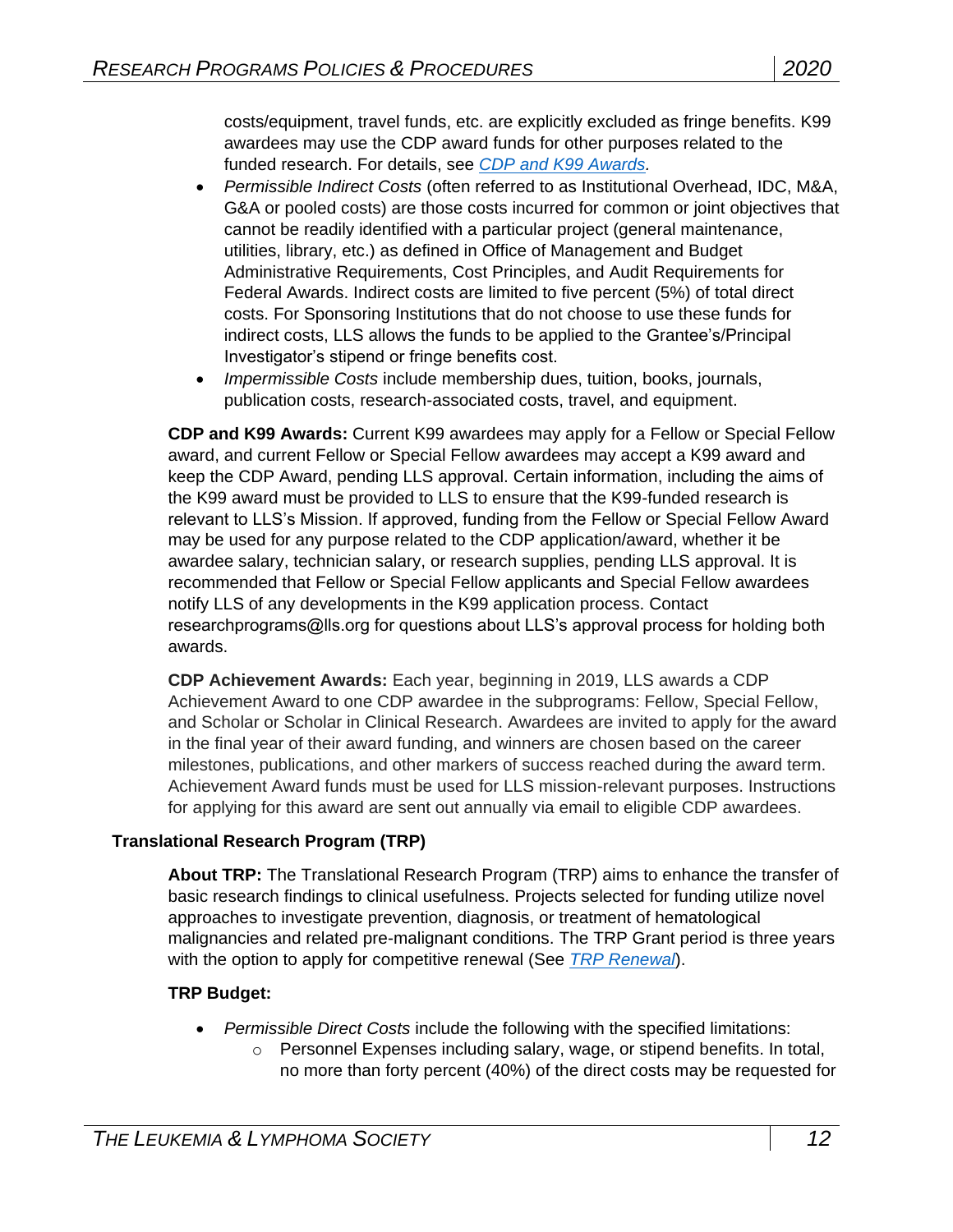the salary and fringe benefit expenses of professional staff with a postgraduate degree (i.e. M.D., Ph.D., D.V.M.) regardless of function or role. This restriction does not apply to technical staff (lab assistants, nurses, etc.).

- o Supplies & Materials should be itemized by category.
- $\circ$  Equipment must identify each item of equipment with an acquisition cost of more than \$500.
- o Travel expense cannot exceed \$1000 per year of the award.
- o Other Direct Cost should be itemized and can include patient care costs.
- *Permissible Indirect Costs* (often referred to as Institutional Overhead, IDC, M&A, G&A or pooled costs) means those costs incurred for common or joint objectives that cannot be readily identified with a particular project (general maintenance, utilities, library, etc.) as defined in Office of Management and Budget Administrative Requirements, Cost Principles, and Audit Requirements for Federal Awards. Indirect costs are limited to (11.1%) of total direct costs. For Sponsoring Institutions that do not choose to use these funds for indirect costs, LLS allows the funds to be applied to the Grantee's/Principal Investigator's stipend or fringe benefits cost.
- *Impermissible Costs* include membership dues, tuition, books, journals, and publication costs

<span id="page-12-0"></span>**TRP Renewal:** TRP Grantees may apply for competitive renewal for two additional years of funding. To be considered for a TRP renewal award, a clinical protocol for a Phase I or Phase II clinical trial based on the initial TRP Grant must be submitted to the institution's IRB for approval and the work must be a direct result of the funded TRP project. TRP Renewal applications should be submitted in the final year of the original TRP Grant or up to two years after the Grant end date (for example, a TRP Grant scheduled to end June 30, 2021 is eligible for renewal in the 2020, 2021, or 2022 application cycles).

**TRP Progress Meeting:** During the third year of funding, TRP Grantees will be invited to present their research progress to LLS Research staff as well as to TRP Grantees in the same funding year. This meeting is typically held in the fall in New York City. Grantees working outside of the continental United States will be invited to attend via video conference. Each participant (either the project's PI or a representative) will present the research progress using PowerPoint. Each presentation should last no more than 15 minutes with 5 minutes for questions and answers (maximum slide deck of 10 slides). LLS will cover travel expenses for those who choose to attend. Further information regarding this meeting will be sent via email from [researchprograms@lls.org](mailto:researchprograms@lls.org) to the PI approximately 6 months prior to the meeting.

*Progress Meeting Confidentiality:* LLS Research Progress Meetings are closed discussion meetings at which participants talk freely about their own work, including unpublished data, and comment on presentations in a critical but positive manner. To engage in this style of meeting, participants must be confident that their data and remarks remain confidential.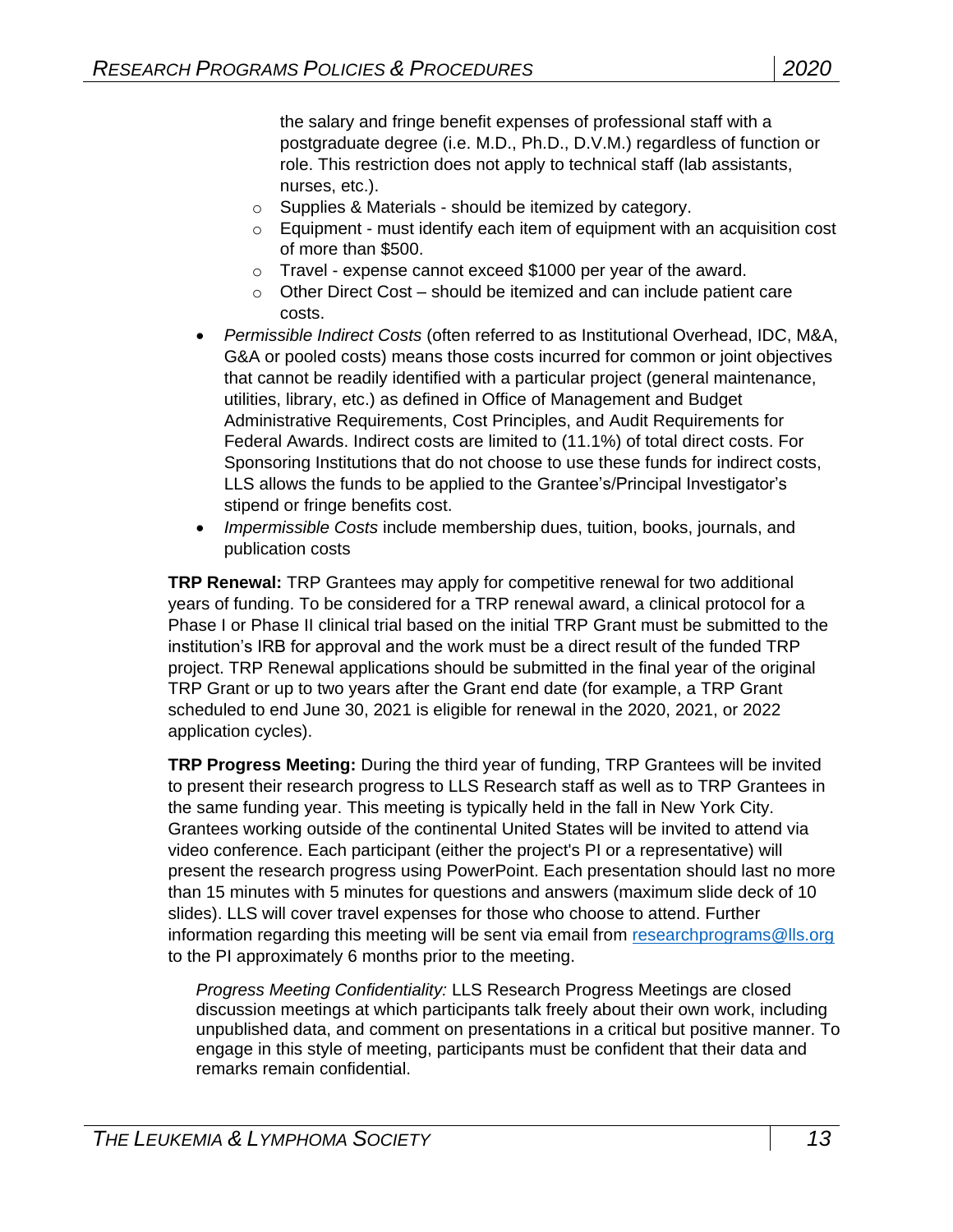- All presentations must be regarded as personal communications and not referred to except with the written permission of the individual being quoted, and with due acknowledgement in any paper.
- Blogging and tweeting of the contents of the meeting is not permitted.
- The proceedings of meetings must not be recorded using tape recorders, still or video cameras, phones, or any other mechanical or electronic devices.
- There must be no public communication of the proceedings of the meeting or results presented without the expressed consent of the individual presenting the results.
- Participation in the meeting implies acceptance of these conditions, which are intended to encourage free communication and discussion of unpublished work.

## <span id="page-13-0"></span>**Specialized Center of Research (SCOR)**

**About SCOR:** LLS's Specialized Center of Research (SCOR) Grant program is intended to bring together established investigators from one or several institutions to develop a focused research program, foster new interactions and cooperation, and enhance interdisciplinary research among the participants. The overall goal of this mechanism is to enhance the development of innovative strategies for the treatment, diagnosis or prevention of hematological malignancies. Strategies that move discoveries from the bench to the clinic are of high importance as are integrated translational projects. A major focus is translatability to the clinic within the five-year Grant term of the SCOR or shortly after the Grant term ends.

Each SCOR is comprised of 3-5 scientific Projects and 2-5 supportive Cores, including an administrative Core. The individual Projects, each led by a Project Leader, and Cores, each led by a Core Leader, cooperate to form one SCOR team, led by the SCOR Director. LLS sends Grant payments to the SCOR Director's institution, and this institution is responsible for dispensing funds as needed to other participating institutions.

## **SCOR Budget:**

- *Permissible Direct Costs,* if justified by the aggregate budget, may be up to \$833,330 per year. A description of permissible direct costs includes the following with the specified limitations:
	- o Scientific Cores budget cannot exceed \$75,000 per year in direct expenses.
	- $\circ$  Personnel Expenses include salary, wage, or stipend with fringe benefits. Expenses for administrative staff (including secretarial) costs cannot exceed one full-time equivalent for the Center per year.
	- o Supplies & Materials requests should be itemized by category.
	- $\circ$  Equipment Purchase requests for any and all equipment cannot exceed a total of \$100,000 per year. Equipment over \$5,000 is permitted if at least fifty percent (50%) of the cost is covered from another source such as Grants from other agencies or institutional support.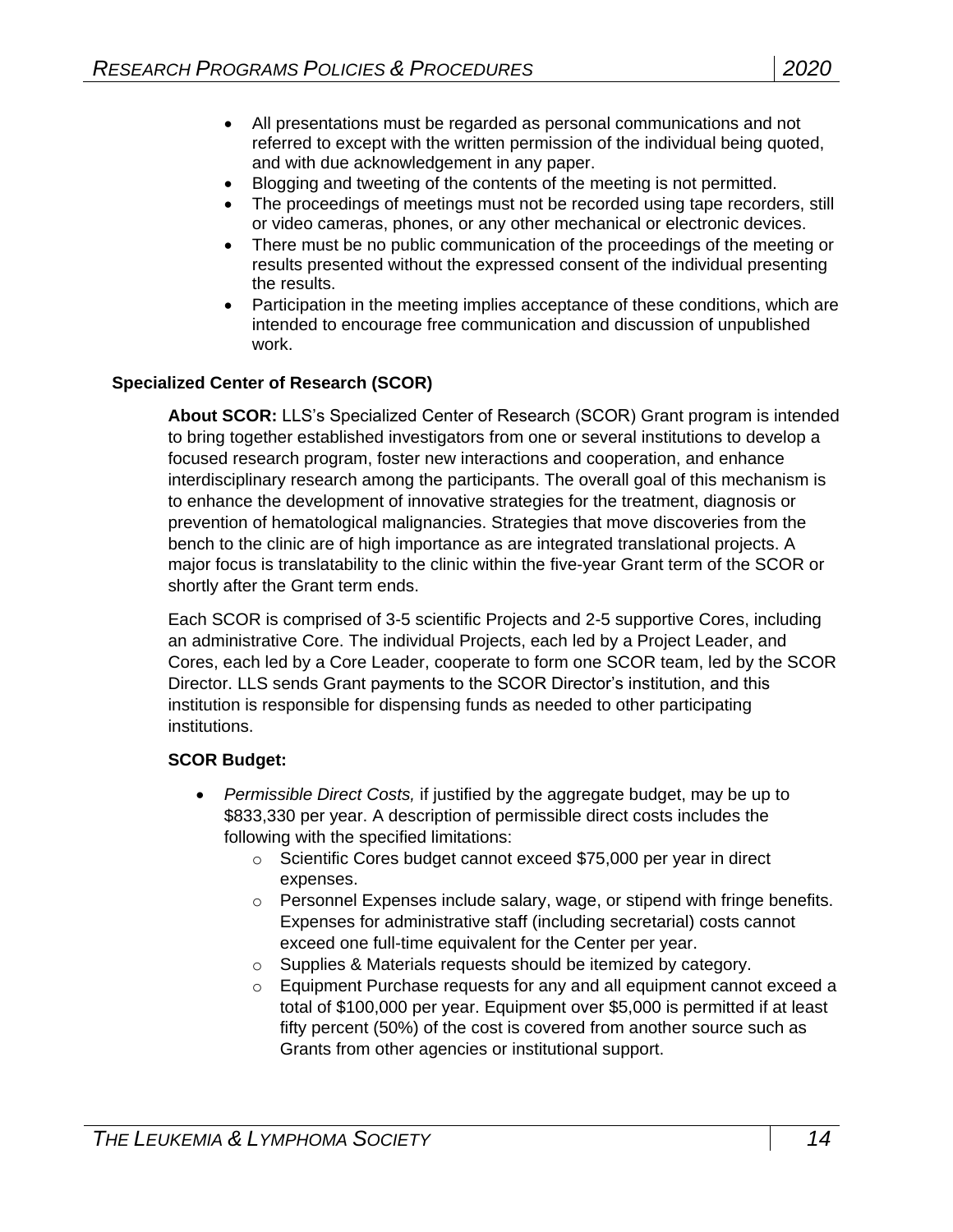- o Travel Expense requests cannot exceed \$10,000 per year for all investigators and should include the costs for the lead PI to attend the SCOR Progress Meeting held each year in New York City, and annual Site-Visit (airfare, one night's lodging and incidental expenses).
- o Patient Care costs can be included in other direct costs.
- o Other Direct Costs requests such as office supplies and telephone costs cannot exceed \$6,000 per year for the Center.
- *Permissible Indirect Costs* (often referred to as Institutional overhead, IDC, M&A, G&A or pooled costs) are those costs incurred for common or joint objectives that cannot be readily identified with a particular project (general maintenance, utilities, library, etc.) as defined in Office of Management and Budget Administrative Requirements, Cost Principles, and Audit Requirements for Federal Awards. The indirect costs cannot exceed twenty percent (20%) of the direct costs per year.
- *Impermissible Costs* include membership dues, tuition, books, journals, and publication costs

<span id="page-14-0"></span>**SCOR Transfer/Relocation:** If the SCOR Director moves to a new institution or is unable to conduct the leadership expected, LLS must be notified immediately and LLS may, at its sole discretion, terminate funding of the SCOR Grant within thirty days of the incapacity or departure of the Grantee. If a research Project or scientific Core leader leaves the institution or is incapacitated, LLS must be notified immediately. The Sponsoring Institution and/or SCOR Director must inform LLS of actions to be taken to replace the Project/Core leader so as to maintain the Project/Core. LLS shall have the prerogative to suspend funding for the SCOR within thirty days after notification should a resolution satisfactory to LLS not be proposed.

If a leader of a Project or a Core intends to move to a new institution during the course of the SCOR Grant term and the SCOR Director feels that continued collaboration is desirable and possible, the SCOR Director or Sponsoring Institution must submit to [researchprograms@lls.org](mailto:researchprograms@lls.org) a detailed explanation and justification for continued participation by the Project/Core leader. This request must have the approval of the institution at which the Center resides and the new institution to which the leader of the Project/Core is moving. LLS will retain the right to discontinue funding for the SCOR within thirty days after departure of a Project or Core leader if arrangements acceptable to LLS are not established.

**SCOR Milestones and Deliverables:** LLS staff will work with the SCOR Director on projected milestones and deliverables to be achieved on an annualbasis. The first year, this will happen prior to the Grant start date, whereas in subsequent years, this will happen after the Site Visit.

**SCOR Site Visit:** An annual Site Visit will occur around the anniversary of the Grant start date (October 1). The SCOR Progress Review Committee, composed of LLS Research staff and an independent expert or experts, will visit the SCOR Director and his/her team. The SCOR Director, Project Leaders and Core Leaders must be present. Though it is expected that each Project/Core Leader be present, in some circumstances, a key member of the Project/Core Leader's team may take his/her place at the discretion of LLS. Members of each Project and Core will give presentations that give a detailed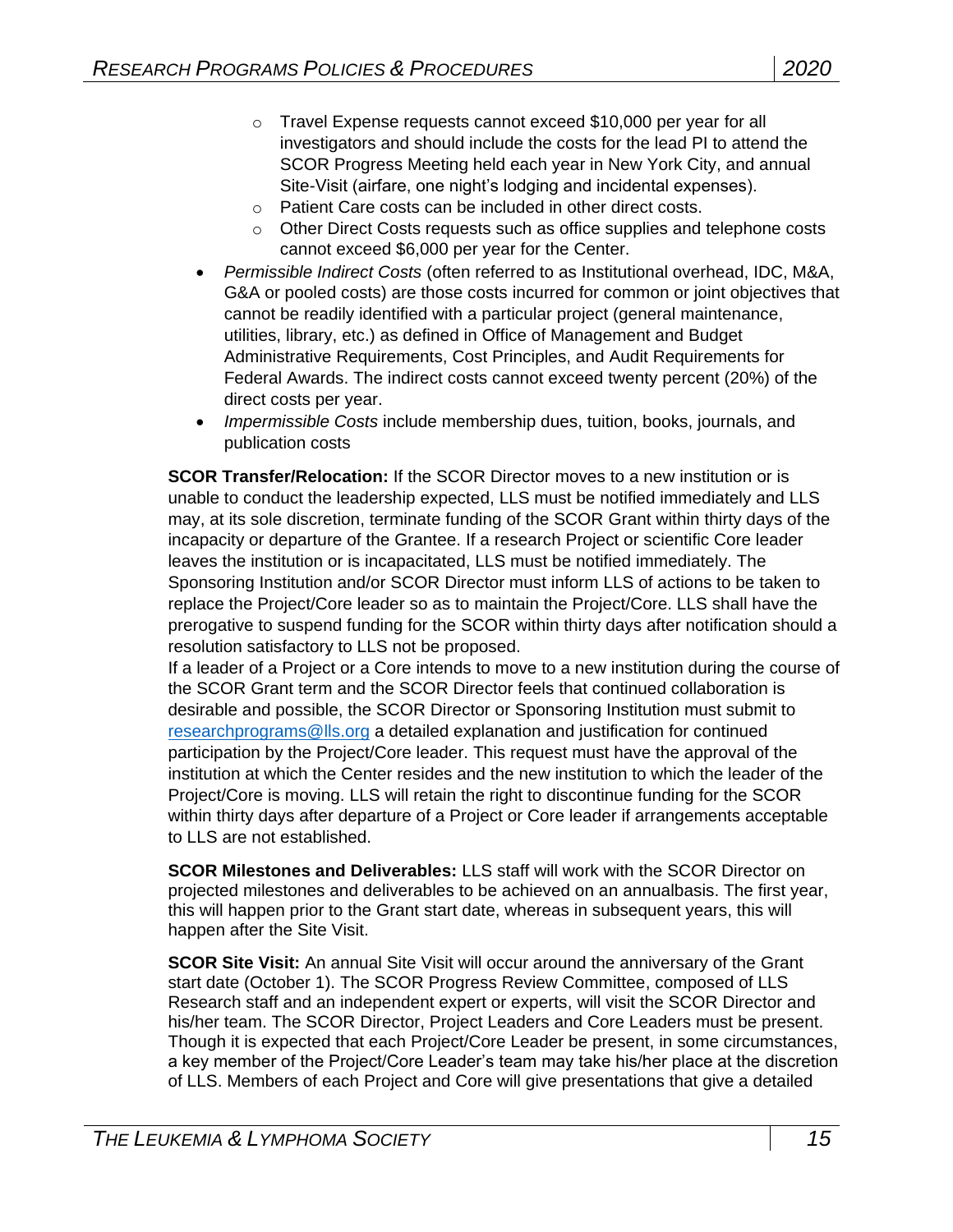overview of the progress made in the prior year as they relate to the original aims as well as the agreed upon milestones/deliverables. Any problems encountered should be discussed, and any deviations from the original aims must be justified and must abide by LLS's policy on Project replacement (see below).

**SCOR Project Replacement:** All of the projects within a SCOR grant program are meant to contribute substantially to the overall program goals and synergize with the other projects. If a project is terminated, LLS may continue supporting only the other projects within a SCOR program or may invite the SCOR Director and Project Leader to propose a new project to replace the unsuccessful one. Such a replacement project must meet the original review criteria and be approved by LLS via the following procedure:

- 1. In the event that one of the projects within a SCOR grant program becomes unviable or unproductive, the SCOR Director must notify LLS staff within two weeks of this determination. Alternatively, LLS scientific staff may determine that a project is no longer viable. If such determination is made, LLS will notify the SCOR Director.
- 2. LLS scientific staff will determine whether LLS Mission Goals will be served best by substituting a replacement project for the terminated one or by continuing support of the SCOR grant program with fewer component projects. In the latter case, the program award, going forward, may be reduced by the amount previously committed to the terminated project. LLS will continue to fund a terminated project for up to three months following the decision to terminate to enable the orderly wind down of the project.
- 3. LLS may invite the SCOR Director to submit a proposal for a replacement project. The SCOR Director and Project Leader should discuss with LLS staff, prior to submission, the appropriateness and feasibility of potential projects. The new proposal must be submitted to LLS within four weeks of the invitation.
- 4. The proposal for the replacement project should:
	- o Include the following sections:
		- Rationale and Specific Aims
		- Background with scientific and clinical significance
		- **Previous studies/preliminary data**
		- **Methods**
		- Interaction with other Projects and Cores
		- Statistical approaches
		- Description of patient populations/samples (if relevant)
		- **References**
	- o Include biographical sketches and information about resources and environments for any new Investigators or new environments which were not included in the original application
	- o Not exceed 6 pages
	- o Be submitted as a single PDF document
- 5. The proposal will be reviewed by LLS scientific staff and by two outside scientists who have expertise in the subject area of the proposed research.
- 6. The proposal will be evaluated for significance, feasibility, translatability, and synergy with the other projects.
- 7. LLS will determine whether the proposal is acceptable, requires modification or is unacceptable. LLS will communicate this decision to the Program Director within 6 weeks of receiving the proposal.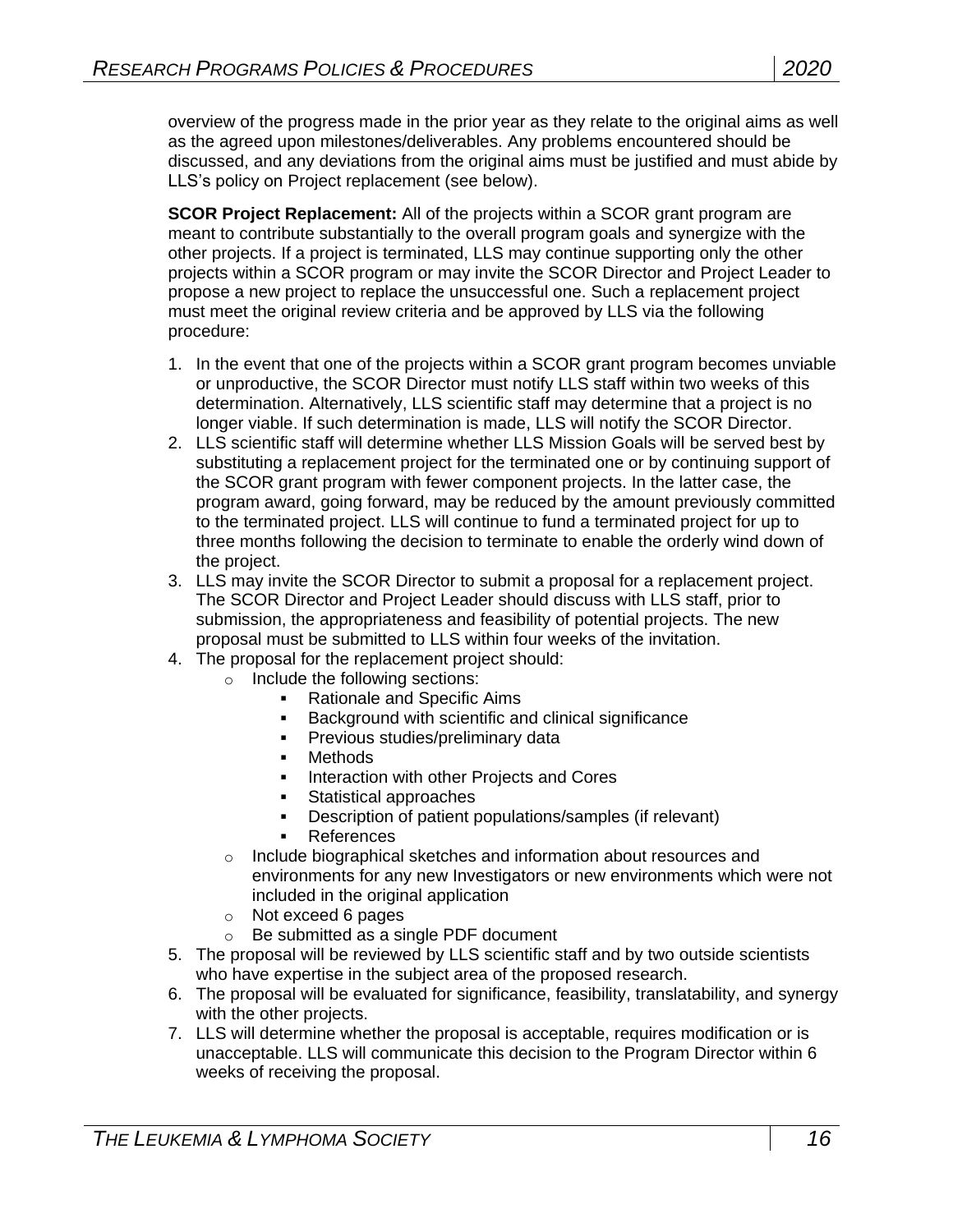8. LLS shall have the final decision with respect to all project terminations and substitutions.

**SCOR Annual Assessment:** After the annual Site Visit, the SCOR Progress Review Committee will meet to assess the quality of integration of the SCOR team and the progress made. The Committee will make a recommendation as to the level of continued funding. In the case of well-integrated and productive teams, the funding will remain the same. In the unlikely event that progress is not sufficient, a warning will be provided, which may result in future funding being reduced if progress does not improve. After this assessment, the Committee will work with the SCOR Director to establish milestones for the coming year. These milestones will form the foundation of the coming year's review. The outcome from the annual assessment will be sent to the SCOR Director by email within sixty days of the review.

**SCOR Annual Progress Meeting:** Each year, there is a mandatory Progress Meeting for representatives from all currently-funded SCOR teams. The meeting is typically held in the fall in New York City. Travel to and from this meeting should be factored into the yearly travel budget of the SCOR. During the meeting, each SCOR Director (or another representative) will present progress on his or her current Grant by PowerPoint. Each presentation should last no more than 25 minutes with 5 minutes for questions and answers (maximum slide deck of 20 slides). Further information regarding this meeting will be sent via email from [researchprograms@lls.org](mailto:researchprograms@lls.org) to the SCOR Director each year.

*Progress Meeting Confidentiality:* LLS Research Progress Meetings are closed discussion meetings at which participants talk freely about their own work, including unpublished data, and comment on presentations in a critical but positive manner. To engage in this style of meeting, participants must be confident that their data and remarks remain confidential.

- All presentations must be regarded as personal communications and not referred to except with the written permission of the individual being quoted, and with due acknowledgement in any paper.
- Blogging and tweeting of the contents of the meeting is not permitted.
- The proceedings of meetings must not be recorded using tape recorders, still or video cameras, phones, or any other mechanical or electronic devices.
- There must be no public communication of the proceedings of the meeting or results presented without the expressed consent of the individual presenting the results.
- <span id="page-16-0"></span>• Participation in the meeting implies acceptance of these conditions, which are intended to encourage free communication and discussion of unpublished work.

## **Screen to Lead Program (SLP)**

**About SLP:** The Screen to Lead Program (SLP) supports drug discovery specifically directed towards medicinal chemistry and/or drug target screening in hematological malignancies. LLS recognizes a significant need for investigators to receive resources for high-throughput screening and/or optimization of small molecules into drug-like compounds suitable for in vivo testing in a disease-relevant model. LLS, the Grantee and sponsoring institution, and appropriate contract service organizations (CROs) or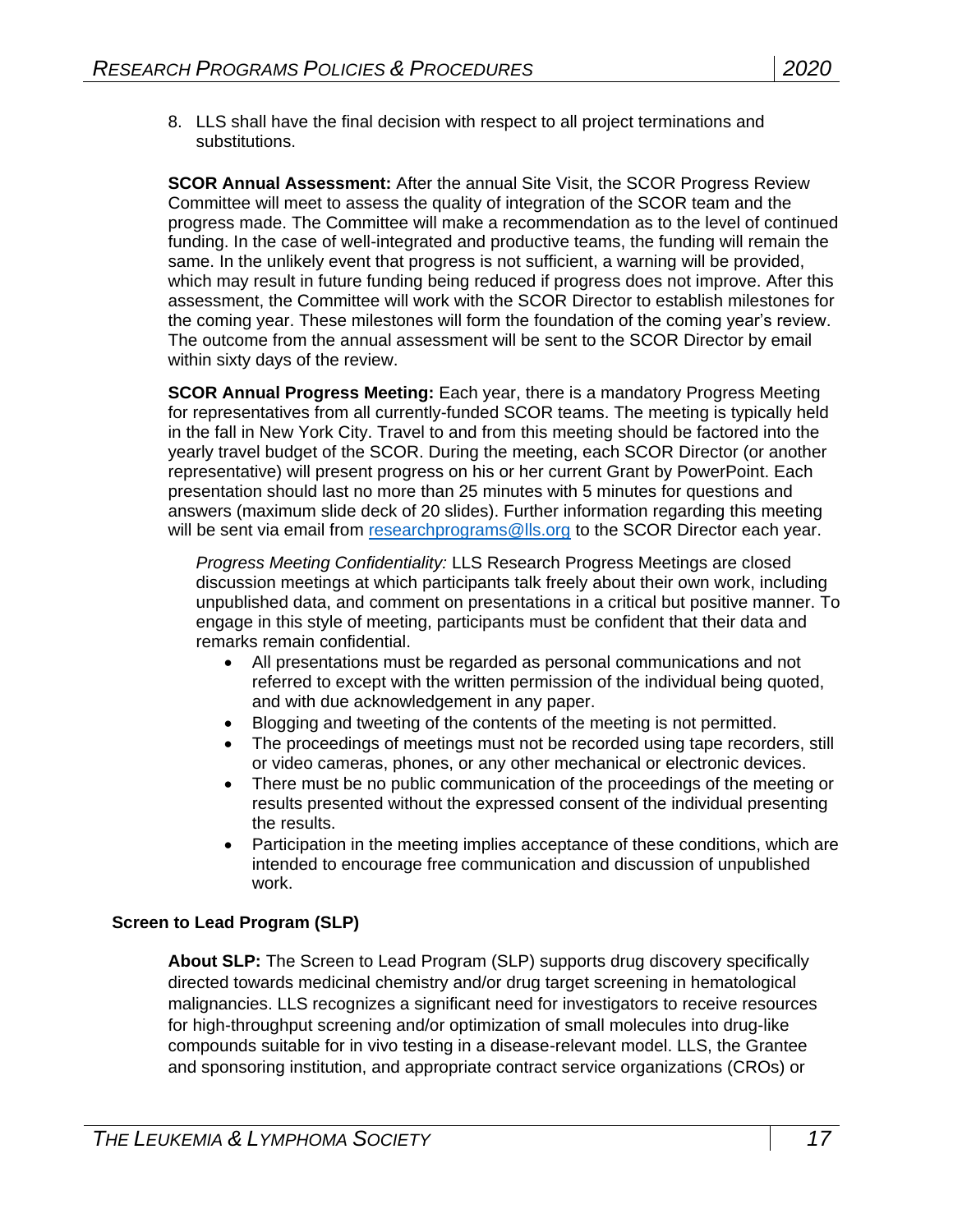core facilities at academic institutions work together to develop compounds with the potential to change the standard of care for patients with blood cancer.

SLP is not a Grant in the traditional sense. Rather SLP is an interactive development process requiring active management of the applicants and their teams as well as appropriate contracted facilities/services by LLS staff. The SLP mechanism is expected to span a two-year period with a go/no‐go decision point at the end of year one (See *SLP Midpoint Assessment*).

**SLP Budget:** The funds awarded shall be used solely for the purposes specified in the Application submitted to LLS as executed by the Grantee and Sponsoring Institution and in strict compliance with the budget annexed to said application, or any subsequent budget approved by LLS. The indirect costs are limited to 11.1% of the total direct costs per year.

**SLP Reporting Schedule:** Progress and Financial Reporting for SLP Grants are due quarterly, every October 1, January 1, April 1, and July 1 of the Grant term. IP Disclosure Reports are due upon filing of any invention, patent, commercialization, intellectual property, or revenue sharing. At least one IP Disclosure Report must be filed with the Final Reports upon termination of the Grant. Additionally, Publications reports are due quarterly and Conflicts Disclosures annually.

**SLP Payment Schedule:** An initial upfront payment of 50% of the award amount will be made by LLS upon execution of the Grant Agreement. A further payment of 25% will be released at the end of the first year contingent upon compliance with the Grant Agreement and results of the Midpoint Assessment. The final payment of 25% will be released upon termination of the Grant following LLS approval of all required reporting. Each of these payments will be made during the closest quarterly check run (end of the month of March, June, September or December).

**SLP Midpoint Assessment:** At the end of year one of the SLP Grant term, LLS will determine, at the sole discretion of LLS, whether to continue funding the project. Decisions will be made based on the submitted progress and financial reporting. If a nogo decision is determined, the maximum amount payable will be the initial 50% payment or half of the budget, whichever is lessor.

# **Blood Cancer Discoveries Grant (BCDG)**

<span id="page-17-0"></span>**About BCDG:** The Blood Cancer Discoveries Grant is funded by LLS, the Mark Foundation for Cancer Research (MFCR), and The Paul G. Allen Frontiers Group (PAFG). The program encourages basic research, technological innovation, and informatics pipeline development that can lead to an understanding of blood cancer disease mechanisms, the development of improved methods for detecting and monitoring cancer progression, and the identification of novel therapeutic targets. Grants are awarded to independent academic investigators for support of foundational, early stage research that can lead to advances in the treatment and cure of blood cancers. To this aim, the BCDG program supports research exploring the biology of blood cancer and proof-of-concept studies that could initiate completely novel approaches to treatment.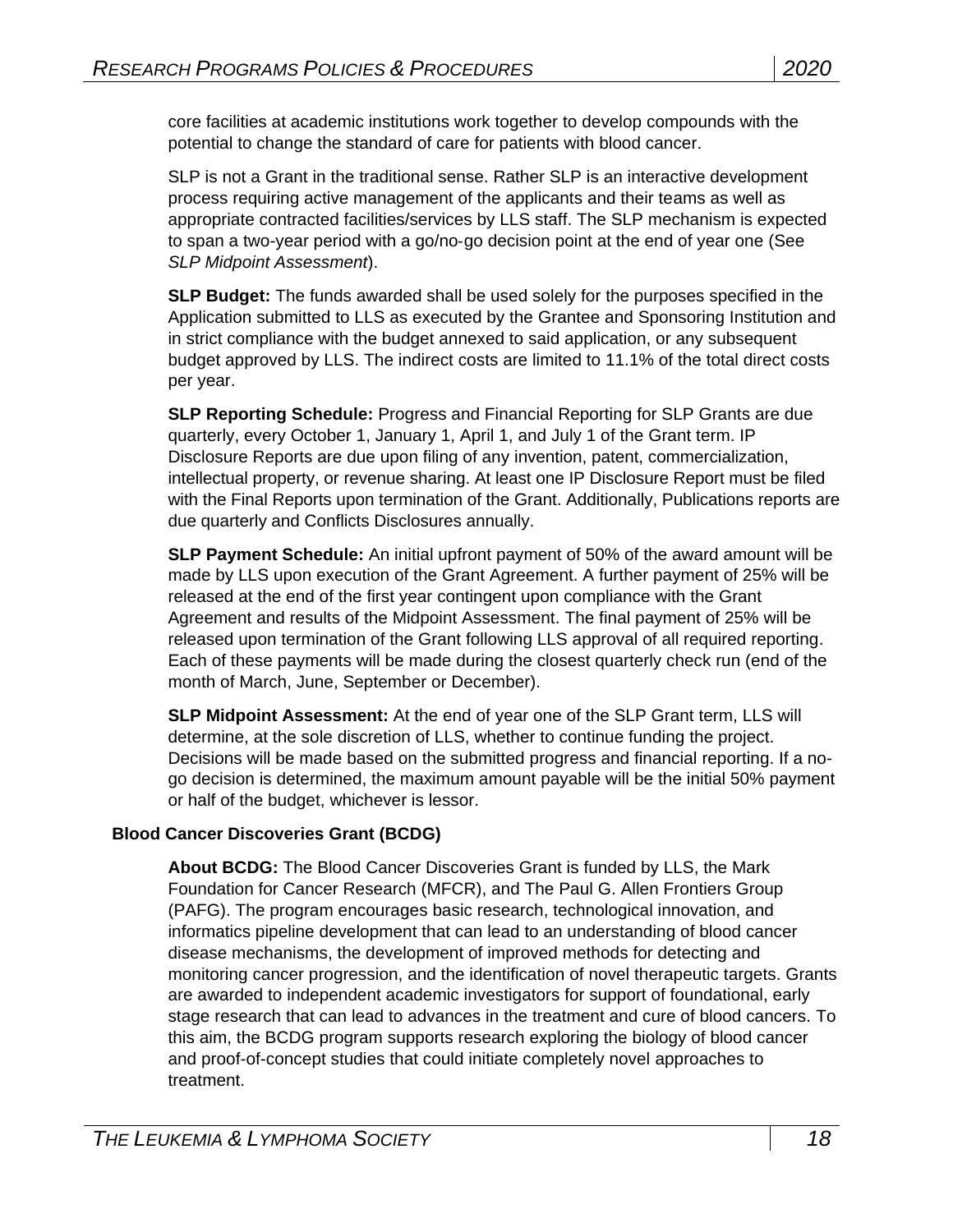## **BCDG Budget:**

*Permissible Direct Costs* include the following with the specified limitations:

- Personnel Expenses: the PI's salary and fringe benefits must be capped at 40% of the total grant amount, except in exceptional circumstances where a higher cap is justified by the applicant
- Supplies & Materials requests should be itemized by category
- Other Research Costs (e.g. animal care, pathology services, etc.)
- Equipment Purchase requests must identify each item of equipment with an acquisition cost of not more than a total of \$25,000 annually
- Travel Expense requests cannot exceed \$1,500 per year of the award
- Other Direct Cost requests can include subcontract costs (e.g. external sequencing service)

*Permissible Indirect Costs* (often referred to as Institutional Overhead, IDC, M&A, G&A or pooled costs) are those costs incurred for common or joint objectives that cannot be readily identified with a particular project (general maintenance, utilities, library, etc.) as defined in Office of Management and Budget Administrative Requirements, Cost Principles, and Audit Requirements for Federal Awards. Indirect costs are limited to 11.1% of the total direct costs. For Sponsoring Institutions that do not choose to use these funds for indirect costs, LLS allows the funds to be applied to the Direct Costs.

*Impermissible Costs* include membership dues, tuition, books, journals and publication costs.

## <span id="page-18-0"></span>**Impactful Medicine Providing Access to Clinical Trials (IMPACT)**

**About IMPACT:** The Impactful Medicine Providing Access to Clinical Trials (IMPACT) program is intended to expand access to high-quality clinical trials to patients served by community health settings, particularly patients who are rural, minority, and/or economically disadvantaged blood cancer patients. The overall goal of this award is to establish partnerships between community-based oncologists and major cancer research and treatment centers to facilitate the recruitment of blood cancer patients for participation in impactful clinical trials. This will also accelerate development, initiation, and completion of these clinical trials. As many more clinical trials now use precision medicine, based in part on mutational profiles of patients, this is an outstanding opportunity to educate community-based hematologists/oncologists about careful and appropriate use of this new information.

Each IMPACT project is comprised of a "trials hub" that will establish a network of partnerships with community-based oncologists. The hub, based at a major cancer research and treatment center (the host institution), sponsors the clinical trials and coordinates recruitment of patients into the clinical trials. A major goal by the end of the five-year Grant period is to increase the number of patients currently served by the hub that are from community centers as well as the number of rural participants, minorities, and economically disadvantaged patients. The host institution/trial leaders participate in educational outreach to community physicians and patients and serve as anchors for educating other physicians in the community about precision medicine and genomic initiatives using this community platform. This grant program does not cover clinical trial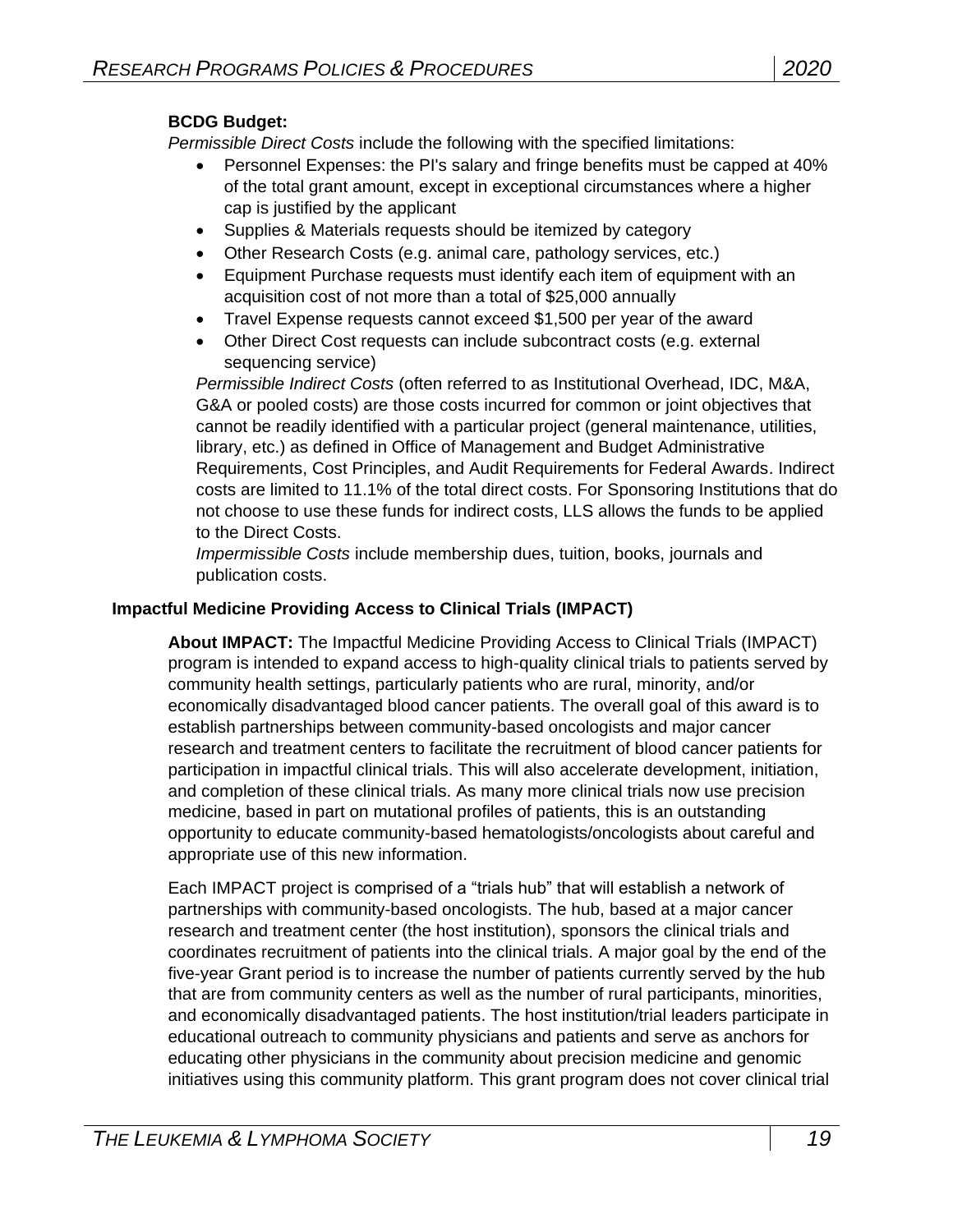expenses; Grantees must have funding secured from another source for these expenses.

#### **IMPACT Budget:**

The funds must be used for costs related to infrastructure for the clinical trials while overhead/indirect costs strictly should be kept at a minimum as further described below. *Permissible Direct Costs* include the following with the specified limitations:

Personnel expenses including salary, wage or stipend and fringe benefits

 Other Direct Costs that are clearly related to the IMPACT infrastructure needs *Permissible Indirect Costs* (often referred to as Institutional overhead, IDC, M&A, G&A or pooled costs) are those costs incurred for common or joint objectives that cannot be readily identified with a particular project (general maintenance, utilities, library, etc.) as defined in Office of Management and Budget Administrative Requirements, Cost Principles, and Audit Requirements for Federal Awards. Indirect costs are limited to 5% of total direct costs requested.

*Impermissible Costs* include (but are not limited to) research, research supplies, membership dues, tuition, books, journals and publication costs.

**IMPACT Milestones & Annual Assessment:** LLS Research staff will assess the IMPACT Program team and the progress made against the Milestones. LLS Research staff will make a recommendation as to the level of continued funding. In the case where sufficient progress is being made, the funding will remain the same. In the unlikely event that progress is not sufficient, a written warning will be provided, which may result in future funding being reduced if progress does not improve. After the second semi-annual assessment of the year, LLS Research staff will work with the Grantee to establish Milestones for the coming year. These Milestones will form the foundation of the next year's assessment. The results of the Annual Assessment will be sent to the Grantee by email within sixty days following completion of same.

#### <span id="page-19-0"></span>**Other Research Programs**

LLS sometimes funds other research initiatives, often in partnership with other foundations, the details of which are not specified in this document. For information about the policies particular to these programs, please consult the Grant Agreement. Further questions should be sent to [researchprograms@lls.org.](mailto:researchprograms@lls.org)

#### <span id="page-19-1"></span>**Inquiries & Reference Links**

#### **Research Administration Contact Information**

Mailing Address: Senior Director of Research Administration The Leukemia & Lymphoma Society 3 International Drive, Suite 200 Rye Brook, NY 10573

Email: [researchprograms@lls.org](mailto:researchprograms@lls.org)